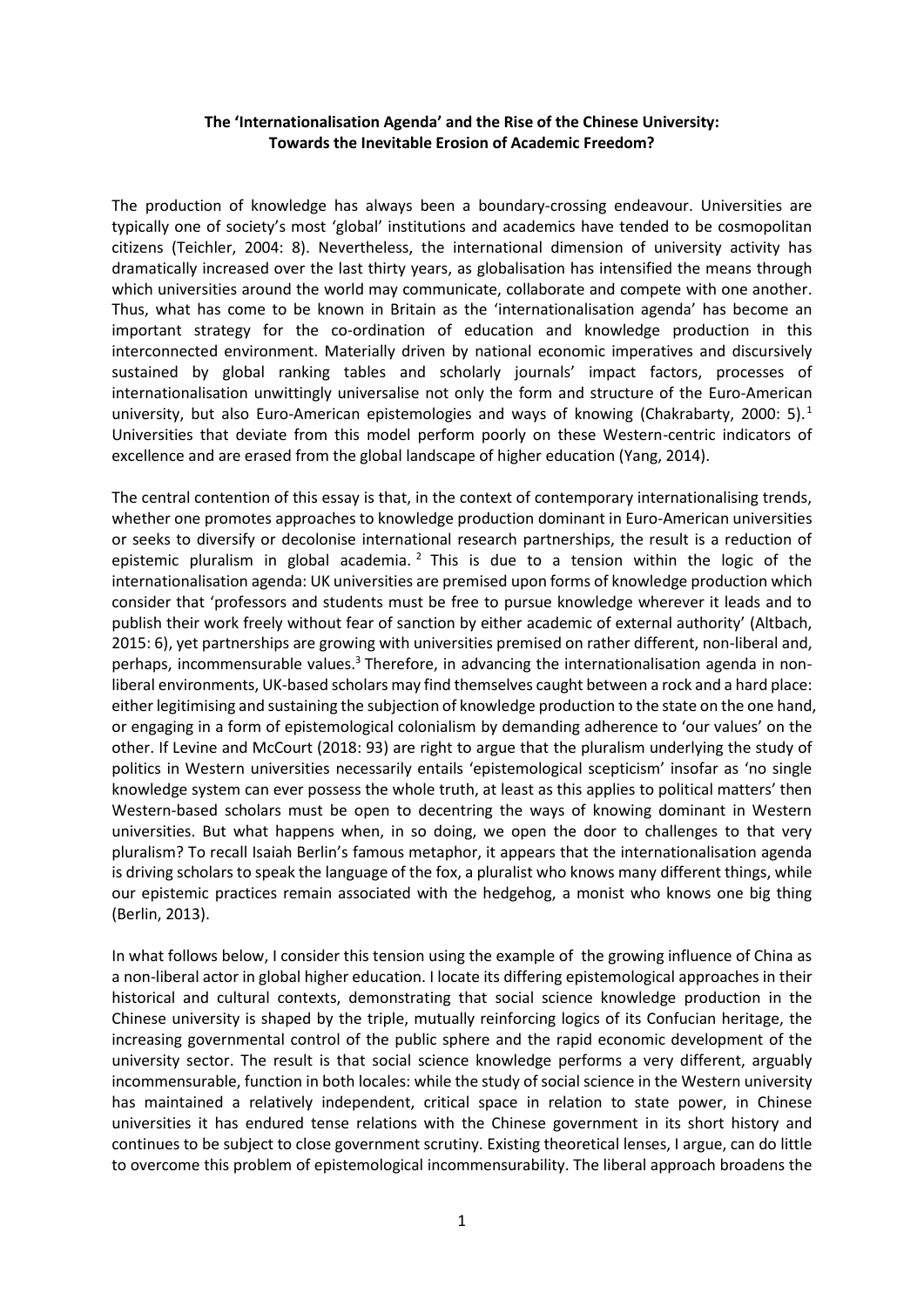space in which a diversity of epistemological standpoints may be articulated, but fails to provide insight into the historic power dimensions that have shaped – and continue to shape – their interaction. Decolonial scholars argue that the liberal approach is insufficient because epistemology is necessarily socially and culturally embedded (see Barnes and Bloor, 1982: 27), and to present various forms of knowledge as different but equal is in itself a liberal move (Santos, 2014). However, much of the decolonial literature assumes that 'provincialising' European forms of rationality in order to give voice to subaltern ways of knowing is an inherently emancipatory act (Santos, 2014; Dennis, 2018: 200). Yet, as discussed below, some of these ways of knowing are oppressive, hierarchic, and run counter to an emancipatory project.

The motivation for this theoretical discussion is rooted in my own academic biography. Between 2015 and 2017, I spent three semesters working as a Lecturer at a provincial university in Xi'an, Shaanxi Province, and further three months as a Research Fellow at a prestigious university with a global reputation in Shanghai in spring 2017. During this time, I sought to engage as fully as possible with Chinese academia, presenting my work at Chinese conferences, publishing research in Chinese journals and co-writing papers with authors based at Chinese institutions for publication in journals based in the West. However, I was repeatedly confronted with differing practices of knowledge production that left me feeling unsure whether social science truth claims produced in a Chinese university could be considered as valid as those produced in a British university, not least the fact that the production of social science research was subject to close monitoring by Communist Party ideological auditors inside the university. Indeed, I was subjected to practices associated with censorship in both universities, including the unexplained rejection of a journal article, the sudden withdrawal of a colleague from a research partnership and the public silencing of my presentation during a conference. While I found these practices disconcerting, I was plagued by the question of whether I was merely socialised into dominant 'Western' epistemological traditions of critique and pluralism, and whether my belief in its superiority was evidence of tacit colonial thinking. To put it bluntly: can a commitment to epistemic pluralism entertain the existence of an epistemological approach that seeks to extinguish that very pluralism? The following discussion represents my attempt at reconciling these two logics. While the answer to the above mentioned question is, in all likelihood, 'no', I conclude that, given the role of social context in shaping knowledge production, which itself is constantly evolving, we must adopt a critical perspective on our own academic culture and reveal the particularist experiences that have bred the claims to universalism underpinning the liberal project. Only by provinicialising our experience can we begin to build bridges across epistemological divides.

One important caveat is necessary before commencing the discussion. While this essay is focussed on China as the most significant illiberal actor in global higher education, increasing attempts to shape and control social and political research are not limited to China or, indeed, the 'non-West' (see Traianou, 2015; Nelson, 2011; Said, 1994). The commercialisation of global academia means that knowledge produced in universities around the world is increasingly shaped by economic imperatives, such as funding calls, student recruitment numbers and private investments, much of which is coordinated by national governments, liberal and illiberal alike. 4 Furthermore, Chinese scholarship has contributed tremendously to global scientific development and the following discussion is not intended to suggest otherwise. Instead, I seek to utilise the example of the contemporary Chinese case, whose government is explicitly positioning itself against 'Western' epistemological norms, in order to illustrate the ways in which current incarnations of the internationalisation agenda may facilitate a reduction in global epistemic pluralism.

The essay is divided into four sections. I begin with a discussion of the internationalisation agenda and argue that the process of creating international research partnerships tends to rely on a commitment to a single, hegemonic epistemology. The second section details China's rise in the global academic rankings and the concomitant clash of epistemological values between the Chinese government and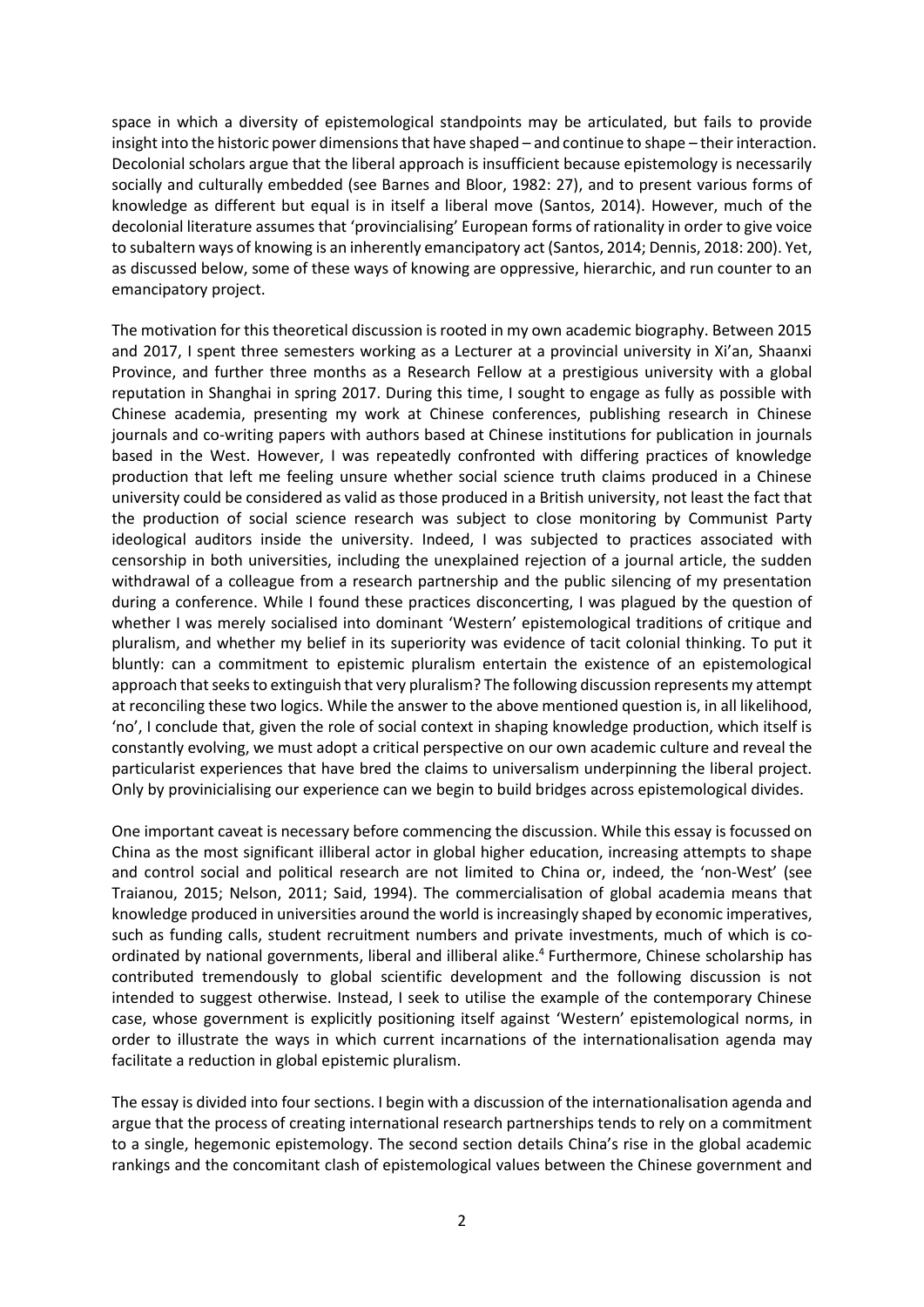Western academic institutions. The third section explores three factors which shape the social context of knowledge production in China, namely its Confucian heritage, political environment and economic development. The fourth section compares liberal and decolonial approaches to the problem of how one might decentre European epistemology and concludes that neither approach can prevent the rise of hegemonic, anti-pluralistic forces in global academia while the economically driven internationalisation agenda remains the driving force for international collaboration.

## **Internationalisation as Epistemic Colonialism**

The concept of internationalisation is difficult to define, with many policy documents and academic articles on the subject simply taking its meaning for granted. Jane Knight, one of the most influential scholars of internationalisation, has defined the concept as 'the process of integrating an international, intercultural, or global dimension into the purpose, functions or delivery of post-secondary education' (Knight, 2015: 2-3; see also Knight, 2004: 9-10). This definition reflects the prevailing focus in the literature on internationalisation either as institutional diffusion, in terms of establishing branch campuses and study abroad programmes, or as student and staff mobility.<sup>5</sup> However, like the bulk of scholarly work on internationalisation, it does not acknowledge the increasing global and cross-border nature of academic co-operation and knowledge production – a central aspect of university activity and the focus of this essay. I therefore consider internationalisation as an umbrella term for a set of policies that aim to enable a university situated within a particular domestic context to expand its research and educational activities overseas. Thus, the internationalisation of university activity occurs across three interconnected spheres: increased academic mobility; the establishment of branch campuses in host countries; *and* the establishment of international research partnerships.

Scholars at British universities are encouraged to intensify their activities in this third sphere: in the words of Universities UK, the representative body for British universities, 'international collaboration is increasingly synonymous with excellent research' (Adams, 2017). According to a 2011 report by the Royal Society, over 35% of articles published in international journals have been produced through international collaboration, an increase of 10% in 15 years (Royal Society, 2011: 12).<sup>6</sup> This collaboration has a clear benefit for authors: articles increase their impact with each additional international co-author (Royal Society, 2011: 59). <sup>7</sup> The report states that the primary reason for scholars to engage in international collaboration is to 'enhance the quality of their work, increase the effectiveness of their research, and overcome logistical obstacles by sharing costs, tasks and expertise' (Royal Society, 2011: 57). The view of international collaboration as inherently beneficial is also shared by the Higher Education Academy, which states in a recent consultancy document that 'international alliances can help maintain credibility, currency and provide sources of evidence to support achievement and progression in teaching and research' (HEA, 2015).

Driving the contemporary internationalisation of universities is the emergence of a global knowledge economy in which intellectual assets, such as technological advances, software innovations and human capital are seen as critical for the success of national economies. Consequently, universities, as centres of research, development and knowledge transfer have become an important focus of national policy-making (Hazelkorn, 2015). And in order for universities to become/remain competitive in the globalised academic market, where competition for resources, students and staff has transcended national boundaries, a process of convergence of university activities is taking place – in terms of courses offered, the structure of degree programmes, and what is considered excellent research – most obviously evidenced in the proliferation of international ranking systems based on a narrow set of criteria drawn from the model of the Euro-American university. These ranking systems have served to reify, consolidate and reproduce 'existing concentrations of wealth, technology and knowledge power', whose primary locations are in the West but in which East Asia is growing in influence (Marginson, 2009: 28).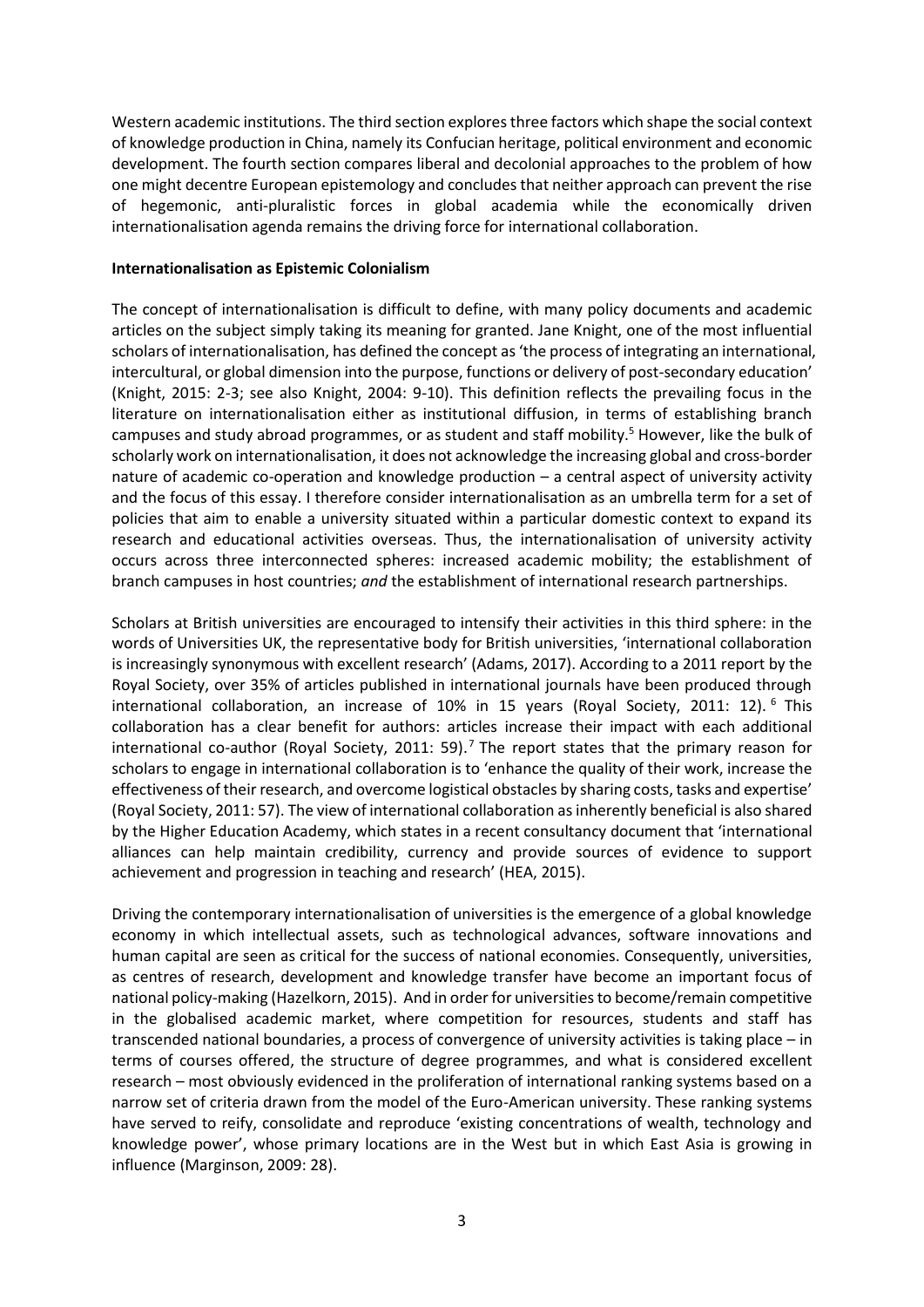While not all aspects of the internationalisation agenda run counter to a decolonising project, the prerogative of encouraging faculty in the Global North to establish research partnerships with universities in the Global South tends to be based on a form of intellectual – or epistemic – colonialism. This is due to the hegemonic ensemble of global ranking systems, citation indexes and Englishlanguage scientific journals, which serves to force the universities of the world to pursue a narrow, largely empiricist-rationalist, mode of knowledge production. Western-based researchers are required by both their funders and their managers to seek out international research collaboration with those universities that score highly on these Western-centric yet globalised markers of scholarly excellence, which themselves are rooted in European Enlightenment values of empiricism, objectivity and secular rationality (Grosfoguel, 2007: 213). While I do not dispute the importance of cultivating the cross-cultural production of knowledge – indeed, the relationships that sustain this process can be some of the most intellectually stimulating and enriching of all – the epistemological challenges and ethical dilemmas involved in this process are consistently absent from mainstream debate, only to be found in the broader work of explicitly decolonial authors. These authors argue that the globalisation of the Western university model has marginalised and even eradicated non-Western ways of knowing, a process which, as Icaza and Vázquez have pointed out, 'belongs to the history of the Western project of civilization' (Icaza and Vázquez, 2018: 111; see also Vázquez, 2015: 95). They state that the knowledge production in the internationalised university is based on 'an epistemology that is at one and the same time pretending to be wide-ranging, or even claiming universal validity, while remaining oblivious to the epistemic diversity of the world' (Icaza and Vázquez, 2015: 112). Motta has termed this condition 'epistemological blindness' (Motta, 2013). According to Santos, such wilful epistemological blindness produces 'monocultures of knowledge', which consist of 'turning modern science and high culture into the sole criteria of truth and aesthetic quality, respectively' (Santos, 2014: 272). In short, the very institution tasked with the goal of understanding the world in all its diversity is blocking itself off from that diversity as economic imperatives drive the convergence of practices of knowledge production among individual universities. And the internationalisation agenda, with its league tables and impact factors, is accelerating this trend.

What is to be done? To recognise that knowledge production occurs differently in different cultural settings may, in some instances, lead not to the opening of epistemological space so desired by decolonial scholars, but instead to the very closure of this space. Indeed, hasty attempts to conduct research activities with academic partners in states whose universities are not premised on pluralism, independence and critique may jeopardise, rather than enhance, scholarly credibility and research quality since scholars are required to limit research agendas in order to bolster the hegemonic narratives and development strategies of non-liberal governments. However, given the economic logic sustaining the internationalisation agenda, a profitable international collaboration is frequently prioritised over a commitment to pluralism. The following section discusses this tension in relation to China, whose government is seeking to challenge and redefine the current norms of knowledge production favoured by Euro-American universities.

## **China – A Rising 'Status Quo or Revisionist' Intellectual Power?**

In the International Relations (IR) literature on the rise of China, one of the most commonly asked questions is whether it is a 'status quo' or a 'revisionist' power. In other words, will China, as it increases its economic, military and soft power relative to that of Western states, seek to challenge the norms and values of the liberal international order established by the West in the aftermath of the Second World War, or will it seek to co-ordinate its rise within this order (Johnston, 2003; Kastner and Saunders, 2012; Chin and Thakur, 2010)? The same question might be asked of its approach to the global system of higher education. As Chinese universities receive ever greater levels of funding by the Chinese government and concomitantly leapfrog up international league tables, will China seek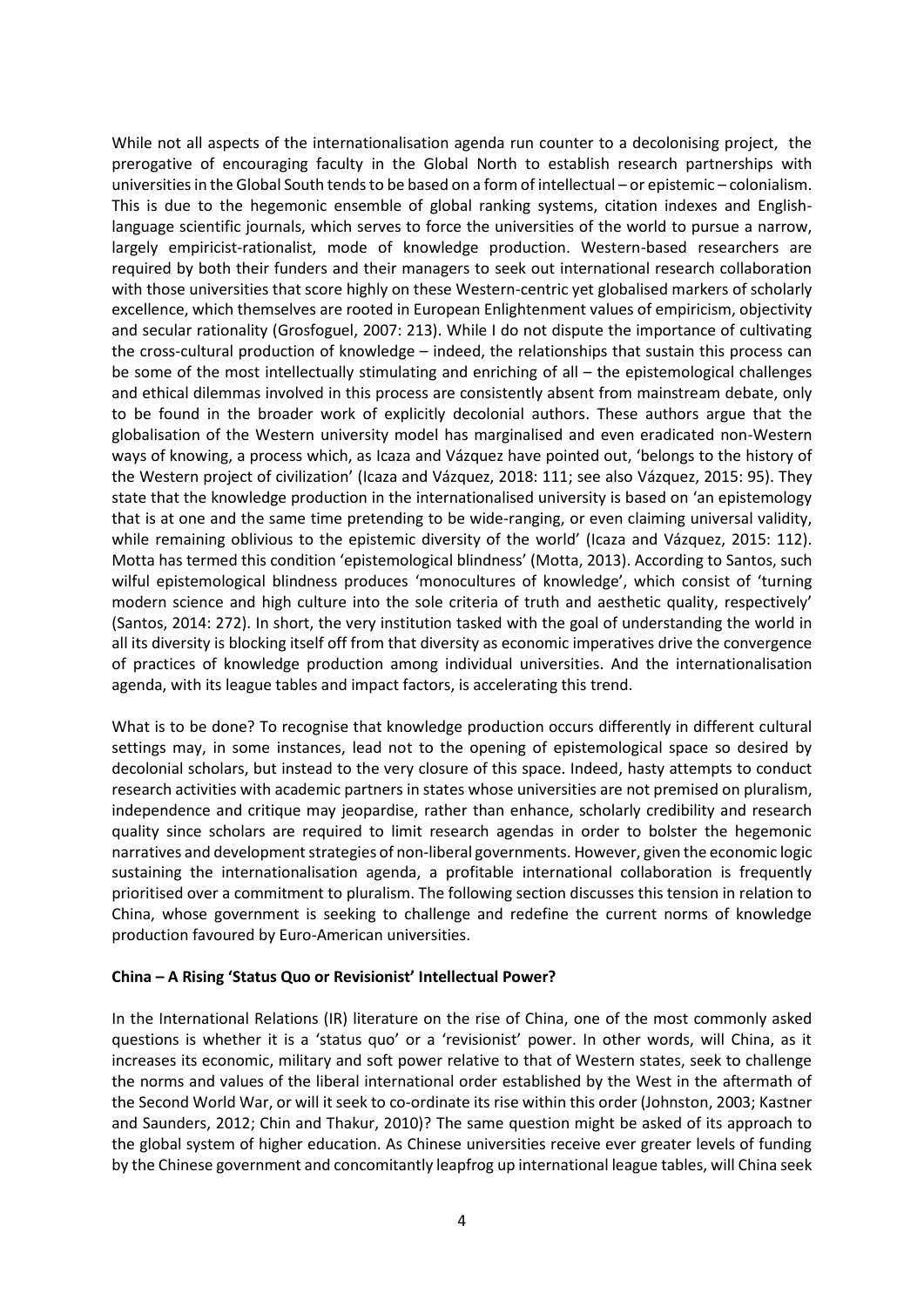to reshape the epistemological norms underpinning global higher education? Recent confrontations between China and Euro-American universities suggest that this may be the case. To paraphrase Elizabeth Economy, China's illiberal higher education system is seeking leadership in a liberal global system (see Economy, 2018: 17).

The rise of Chinese academia is certainly impressive: following large injections of funding by central government from the 1990s onwards, Chinese universities have rapidly ascended the global league tables, with its prestigious C9 League exhibiting a yearly growth rate of 12.8% and even overtaking Canada's elite U15 group of universities in 2014 (Allen, 2017: 405). <sup>8</sup> Chinese universities now produce the second highest volume of research output in the world and could overtake the US in research impact as soon as the mid-2020s, according to some estimates (Royal Society, 2011: 16; Baker, 2018). Accompanying their rise are energetic attempts by UK actors to increase collaborations with Chinese universities. In the four years between 1996 and 2000, the number of co-authored papers between scholars in UK and Chinese institutions increased by 63%, a trend which is likely only to have intensified in the ensuing years (HM Government, 2013: 50). The UK government has proclaimed the importance of embracing this shift in the league tables, writing in a 2013 report that 'future success will depend on the UK's ability not only to continue collaborating with excellent research and innovation in traditional partner countries, but also to position ourselves to make the most of the opportunities emerging in this new global landscape' (HM Government, 2013: 49). Later that year, then Universities Minister, David Willetts, published a host of policies aimed to increase integration between UK and Chinese universities and, by 2018, all Russell Group institutions reported significant links with Chinese counterparts (Gov.UK, 2013; Russell Group, 2018).

However, China's internationalising trend in higher education has been accompanied by domestic attempts to curb the influence of educational norms and values associated with the West. In November 2013, the Chinese Communist Party (CCP) published a controversial communiqué that has come to be known as Document 9, which critiqued liberal modes of thought, listing seven topics that should be forbidden from public discussion in China. These include the idea of universal values (which suggests that the Western system of values 'defies time and space, transcends nation and class, and applies to all humanity'), Western ideas of journalism (which challenge the idea that journalistic output should be subject to Party control) and the notion of individual rights inherent within the concept of civil society.<sup>9</sup> Clearly, universities are one of the key sites through which such 'false ideological trends' may be spread (ChinaFile, 2013). This view was reinforced two years later in 2015, when the Chinese Minister of Education caused uproar by stating that Western values were 'not suitable for class' (Mai, 2016). It appears that the internationalisation agenda's imperative of creating transborder research partnerships directly contradicts trends in the domestic governance of higher education in China.

Indeed, the growing collaboration between Chinese and Western universities is increasingly marred by confrontation over matters related to the politics of knowledge production. For instance, Chinese students are periodically accused of espionage, with US President Donald Trump reportedly stating of China that 'almost every student that comes over to this country is a spy' (Redden, 2018). The institutional locus for this activity is considered by some to be Confucius Institutes, China's centres for language cultural education which operate on university campuses around the world. Various Western commentators have accused them of espionage, monitoring Chinese students studying abroad, and acting as tools for the advancement of Beijing's global political agenda, and have variously described them as a 'Trojan horse with Chinese characteristics' (Hartig, 2015) and 'academic malware' (Sahlins, 2015). Human Rights Watch's recently published 12-point 'Code of Conduct' for universities that engage with China and wish to 'resist Chinese government efforts to undermine academic freedom abroad' even suggests that universities should decline to host Confucius Institutes, calling them 'fundamentally incompatible with a robust commitment to academic freedom' (HRW, 2019).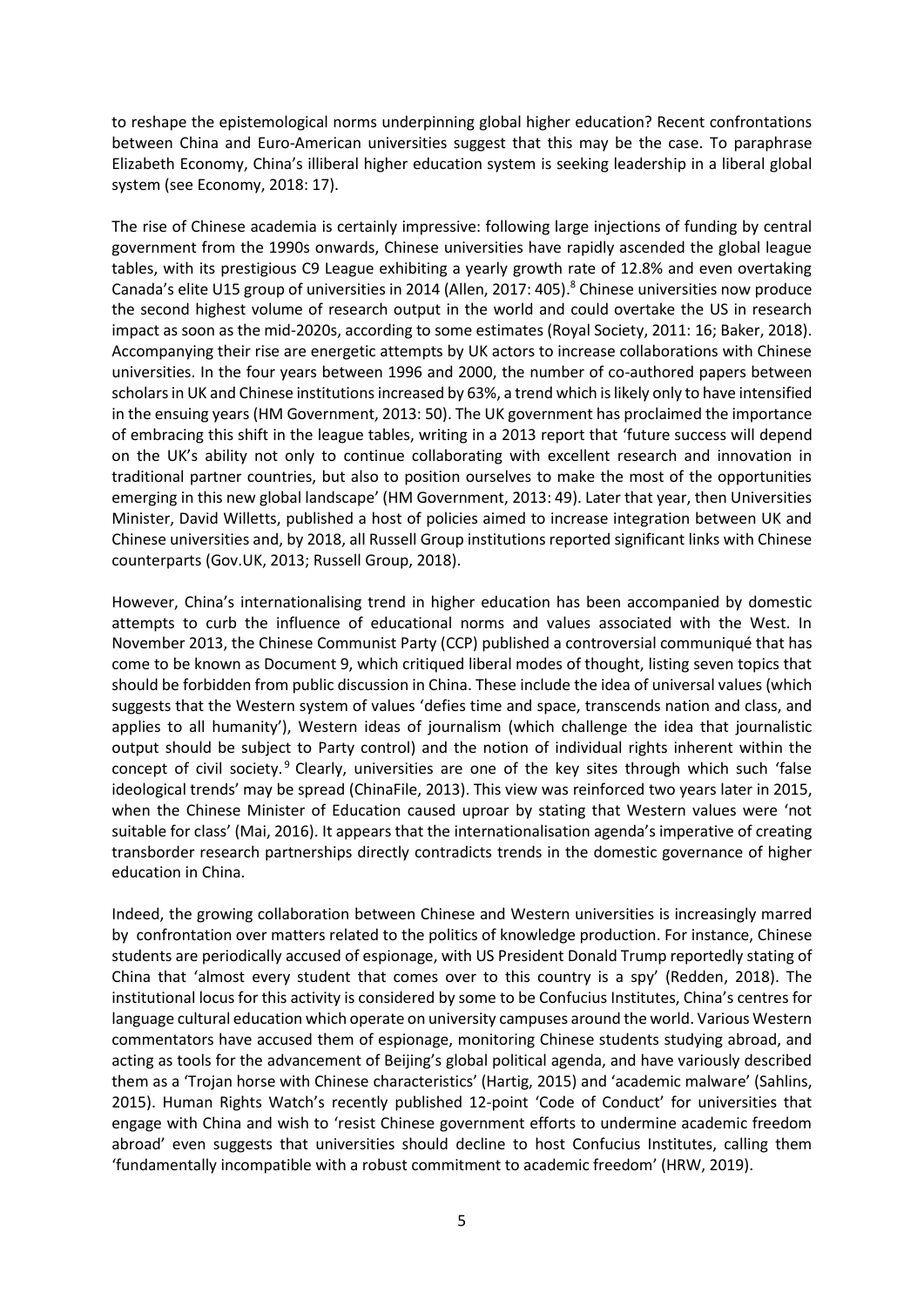While of course much collaboration between Chinese and Western academic institutions and individuals continues successfully and without incident, several high-profile projects have recently been cancelled over concerns about CCP influence in the production of knowledge. In January 2018, the University of Groeningen in the Netherlands cancelled plans to launch a campus in China's Shandong Province after it emerged that the campus' most senior figure would be a CCP official (SCMP, 2018) and, in October 2018, Cornell University in the US announced that it would be suspending two academic exchanges and a research programme with Renmin University of China due to concerns about academic freedom (Yang, 2018). Western scholars working on topics considered politically sensitive by the Chinese government have sometimes been denied visas leading to what has been described as an 'epidemic of self-censorship' among US-based scholars working on China, in which it is increasingly common to avoid publishing on subjects seen as politically sensitive in case future visa applications are rejected (Fish, 2018; see also Chestnut Greitens and Truex, 2019).

Perhaps the most controversial case of censorship was the decision in August 2017 by Cambridge University Press, which publishes the respected China Studies journal, *The China Quarterly*, to remove over three hundred articles from the journal's online platform in China at the request of the Chinese government. During the ensuing outcry and the articles' ultimate reinstatement, it emerged that other global journals had complied with similar requests and that numerous non-Chinese publishing houses enacted self-censorship in order to access the Chinese education market (Bothwell, 2017; SCMP, 2017). In an editorial published by an influential Chinese English-language newspaper, *The Global Times*, the censorship was portrayed as a matter of domestic cyber security. The authors wrote,

'China has blocked some information on foreign websites that it deems harmful to Chinese society. This is for the sake of China's security and is within the scope of China's sovereignty. China is also trying to strike a balance between opening itself up and preventing harmful external information from penetrating into Chinese society, to realize steady and sustainable progress' (Global Times, 2017).

In other words, for China, national security better serves the common good than freedom of information. The individual freedom of scholars to pursue independent (and potentially critical) research agendas is a specifically Western, not a universal, value and hence does not apply to China. This issue is particularly salient in the Humanities and Social Sciences, where critical perspectives on governance, including Chinese governance, are frequently articulated. Western scholarly organisations seeking to increase their activities in China must therefore make a choice: comply with Chinese regulations and limit access to information that the Chinese government deems harmful, or lose access to the lucrative Chinese market. This incident all too clearly demonstrates how anticipated economic benefits of internationalisation may directly contradict and undermine the epistemological foundations of the Western university, based as it is on the independence of scholars to articulate potentially critical views (see Hertzog, 2017). It indicates that the unfettered market-driven internationalisation of knowledge production can only lead to a global reduction in academic freedom.

Broadly understood as the 'freedom to teach and conduct research without fear or concern of retribution' (Tierney and Lanford, 2014: 4), the question of academic freedom has risen to the forefront of debates about engagement between Chinese and Western universities in recent years. Some consider academic freedom a universal and absolute concept that should be defended across time and space (Tierney and Lanford, 2014: 20; Altbach, 2015).<sup>10</sup> Others argue that it is a Western value that is particular to the Western university system and cannot be exported to different national contexts (Hayhoe, 2011: 17; Marginson, 2014: 25). So great are the economic and political implications of this debate that iterations have even reached the top levels of British government. In spring 2019, Chair of the Foreign Affairs Committee, Tom Tugendhat MP, wrote to the Chair of Universities UK,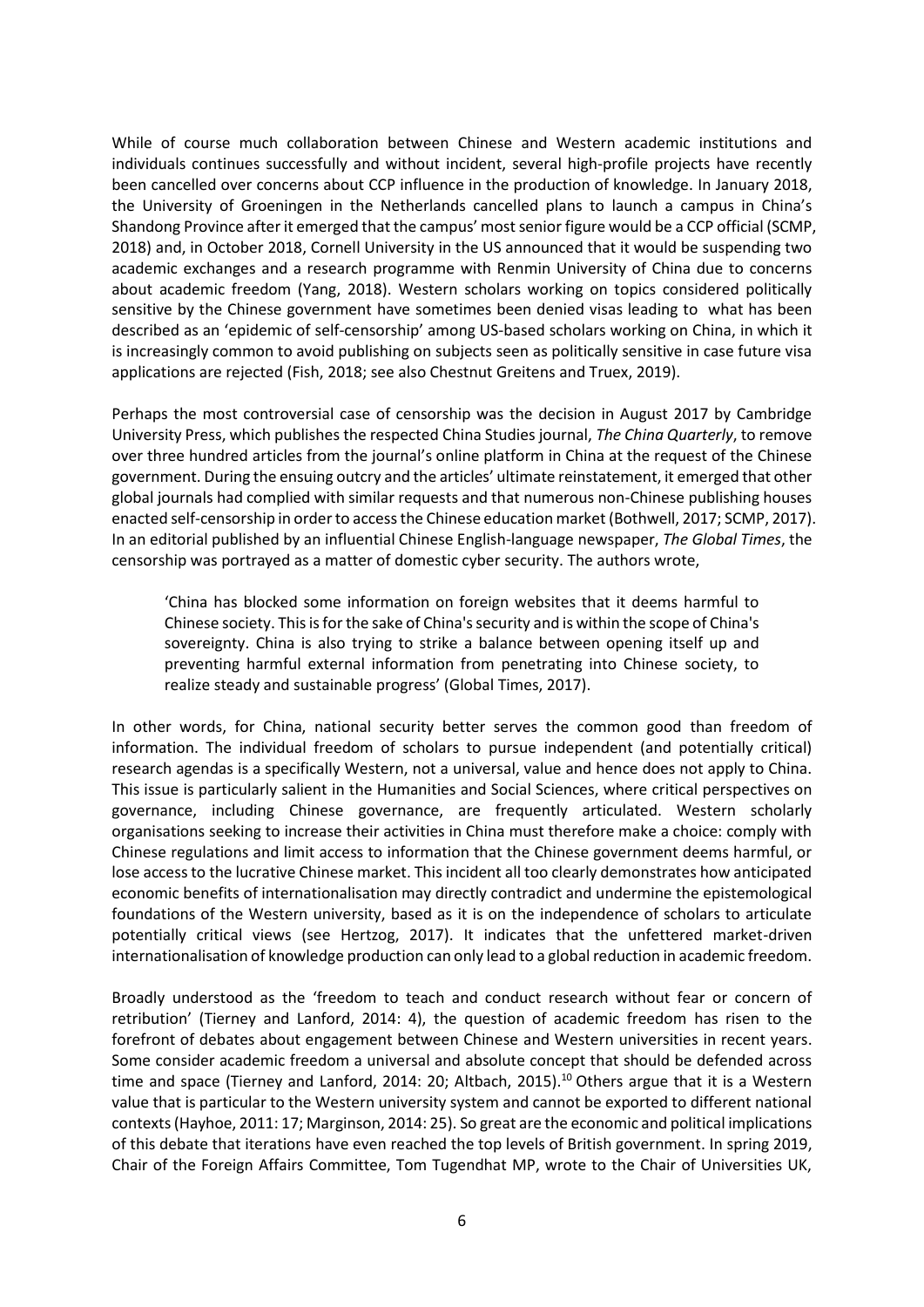Janice Beer, stating that, 'concerns have been raised about the possibility that foreign countries might seek to exploit the openness of our world-leading universities to exert improper influence for political ends' and asking whether UUK has any relevant information in this regard. In her reply, Beer stated that given the global nature of academia and the diversity of political regimes with which UK universities co-operate 'universities must sensitively balance the need to uphold academic freedom with the importance of international academic collaboration'.<sup>11</sup>

On one hand, there are obvious traces of colonial thinking in attempts to universalise this historically and culturally specific value: the idea that Western academia is superior due to its commitment to academic freedom and that Chinese scholarship is impoverished due it its subjection to government control feeds into a deeply uncomfortable narrative of Western supremacism and Eastern 'backwardness'. On the other hand, the idea that the Chinese government should act as a type of global epistemic policeman is virtually impossible to reconcile with the cultural understandings of good research prevalent in the West. Ironically, however, this dichotomy is ultimately false at the level of practice: for in imposing academic freedom on knowledge creators located outside of its particular cultural sphere, one ends up denying the very epistemological pluralism upon which academic freedom is founded.

One potential way out of this impasse is to situate epistemological practices in their historical, social and cultural contexts, since understanding the reasons behind China's illiberal approach to knowledge production may help to locate a bridge between these two apparently incommensurable standpoints. In the following section, I seek to understand Chinese practices of knowledge production on their own terms by considering how China's Confucian heritage, political environment and rapid economic development are impacting its domestic knowledge economy.

## **Situating the Production of Chinese Social Science**

A small but growing body of work has begun to examine the social context of knowledge production in spaces beyond the European/Western ontological sphere (Amsler, 2007; Kaczmarska, 2019). This work takes seriously the Habermasian insight that the production of knowledge is shaped by and hence inseparable from human interests – or, to be more specific, state interests – and questions the epistemological separation of science and politics presumed in some of the Eurocentric literature (see Jahn 2017). A contextual approach suggests that our social and political environments shape what we can know (see Harding, 2007), and hence, in order to understand other epistemological standpoints, we must also understand the contexts in which they were produced. In recognition of the situated nature of knowledge production, this section seeks to understand the social and historical factors that shape the epistemological foundations of social science in China. To do so, I briefly consider three perspectives: first, a cultural perspective, which examines China's Confucian heritage; second, a political perspective, which foregrounds the increasingly authoritarian control of China's public sphere under Xi Jinping; and third, an economic perspective which focusses on China's remarkably swift transformation away from its previous status of a 'developing country'. 12

The question of the extent to which culture influences knowledge has been the subject of much debate (Oyserman and Lee, 2008).<sup>13</sup> The influential social psychologist Richard Nisbett, in his widely cited study of difference in Western and Eastern modes of thought has concluded that 'people hold the beliefs they do because of the way they think and they think the way they do because of the nature of the societies they live in' (Nisbett, 2003: 201). Summarising some of the differences, he writes,

'The collective or interdependent nature of Asian society is consistent with Asians' broad, contextual view of the world and their belief that events are highly complex and determined by many factors. The individualistic or independent nature of Western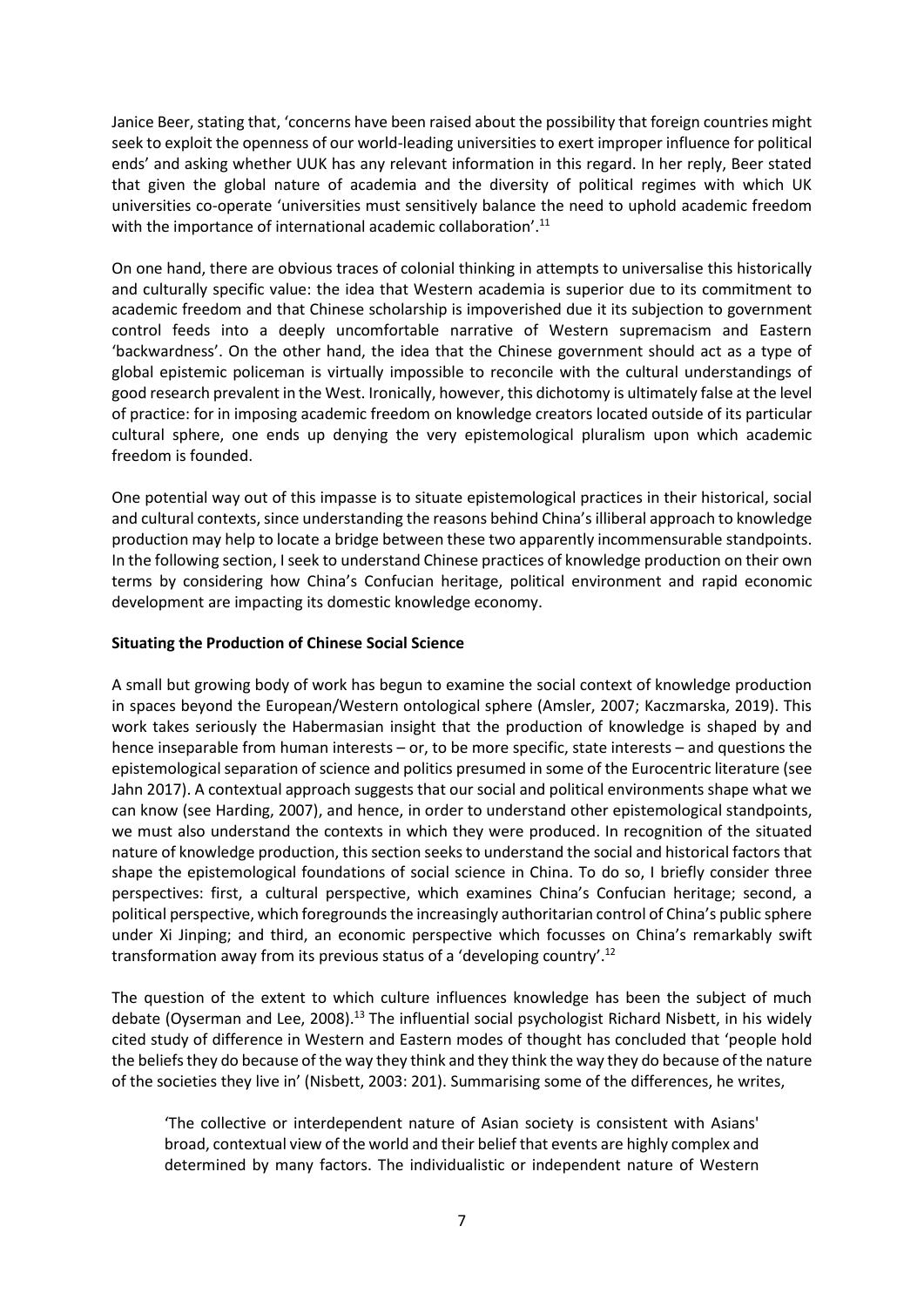society seems consistent with the Western focus on particular objects in isolation from their context and with Westerners' belief that they can know the rules governing objects and therefore can control the objects' behaviour' (Nisbett, 2003: xvii).

Of course, this ethnocentric and culturally relativistic view has been roundly challenged: Nisbett's binary logic eschews both the internal diversity within 'Asian' and 'Western' epistemic communities and the similarities that exist between them, which are many (Chan and Yan, 2007; Ryan and Louie, 2007; Ryan, 2010). Nevertheless, Confucianism as one of the primary organising principles of East Asian culture deserves consideration for its influence on the development of Chinese scholarship.

The Confucian approach to knowledge is deeply bound up with ethics, morality and virtue: one becomes a wise person by adhering to the ethical values of humbleness, kindness, respectfulness and justice. However, the practice of Chinese Confucianism can be seen to comprise two strands. First, state Confucianism was embodied in a variety of institutions, including the *keju* state examination process, which prepared individuals for government office and presumed a close link between scholarly learning and government activity. The second strand as practiced by everyday people, while adhering to the general principle of harmony, was nevertheless open to entertaining conflicting viewpoints. <sup>14</sup> Hence, although Confucianism is typically seen to value the preservation of social harmony and respect for authority (Hung, 2016; Bell, 2008; see also Confucius, 2013), there are numerous examples of Confucian scholars who stood up for what they believed to be right against Ming Dynasty rulers, and sometimes paid for it with their lives. <sup>15</sup> Wm De Bary has noted an individualist trend in neo-Confucian thought, that highlighted taking personal responsibility (*ziren*), finding contentment in oneself (*zide*), and the cultivation of oneself as a sage (De Bary, 2013). Later, during the Republican Period, the Chancellor of Peking University, Cai Yuanpei, when instituting various structural measures to ensure the university's independence from the government, argued, 'I am open to all schools of thought; according to the general standards of the universities of all nations and the principle of freedom of thought, I believe we should be inclusive of diverse viewpoints' (Hayhoe et al., 2011, 97). Therefore, to claim that Confucianism's alleged valorisation of hierarchy and conformity is the defining factor in China's approach to academic freedom is incorrect.

Turning now to the impact of recent political developments on the social sciences in China, as suggested in the preceding section, the domestic political environment in China has become much more restrictive since Xi Jinping assumed presidency in 2012, with staff and students subjected to an intensification of Marxist training and ideological monitoring (Gan, 2017). According to Zhao Suisong, 'Xi is trying to revive communism as an official ideology because communism's demise amid the reforms that followed Mao's death not only eroded the CCP's legitimacy and weakened its mass support, but also led some Chinese intellectuals to turn toward Western liberalism as an alternative' (Zhao 2016: 83). This has had profound consequences for the Chinese university, leading the CCP to play a greater role in the production of social science knowledge.

Chinese universities are, however, no strangers to intense government involvement in knowledge production. During the Maoist era, penalties for pursuing research agendas that deviated from the Party line involved periods of hard labour or even, in some cases, a death sentence. In 1952, the discipline of Sociology was banned as a 'bourgeois social science' and, by 1953, fewer than 15% of students were studying social sciences (Kang, 2004: 141). During the decade of the Cultural Revolution (1966-1976), university education suffered greatly: students ceased to enrol in programmes and academics were seen as objects of hate. These developments have precipitated a enduring culture of self-censorship among Chinese academics (He, 2002). Despite the modest liberalisation of the reform era under Deng Xiaoping, the Chinese university system remains governed both by the university administration and by the CCP, with the former subordinated to the latter (Frenkiel, 2015: 17). Public adherence to CCP ideology is therefore required for both staff and students: each university and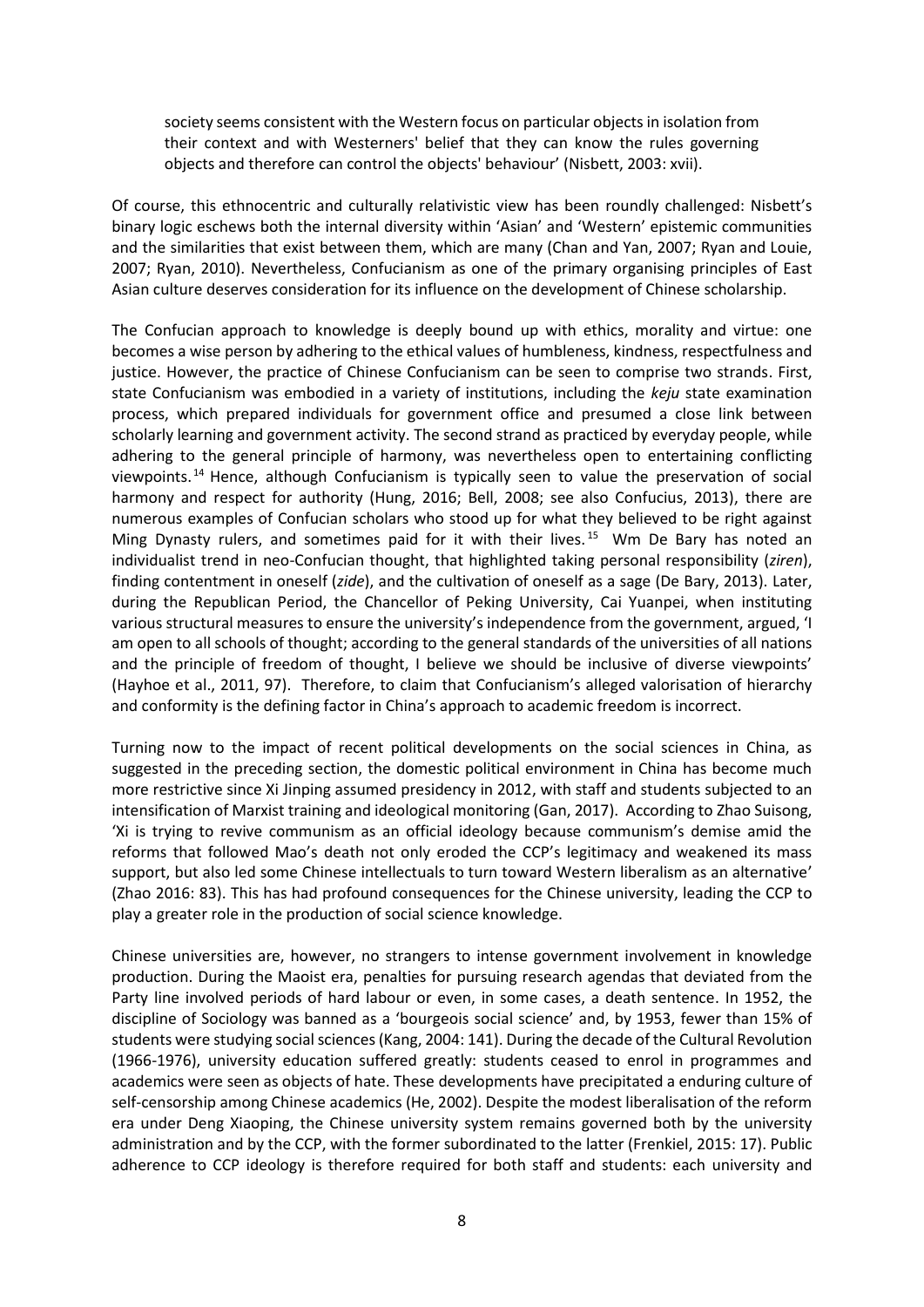college also hosts a Party committee, whose aim is to oversee Party activities on campus, and students take compulsory ideology classes in Mao Zedong and Xi Jinping Thought. This close relationship between the government and the university has led Zha and Hayhoe to describe the Chinese university as 'the government's educational and research arm for economic and social development' (Zha and Hayhoe, 2014: 45).

At the same time, to characterise Chinese Humanities and Social Sciences as uniform mouthpieces of the CCP would also be a grave error, since wide diversity of scholarly opinion exists on the key issues facing China (see Frenkiel, 2015). Many professors at China's top universities have obtained their PhDs from US or British universities, with the government tolerating critical voices – as long as they remain within the academy and removed from broader societal influence. Generous funding opportunities are available from the Chinese government for PhD study abroad, demonstrating that Chinese academia has in many ways embraced the Western educational norms associated with the internationalisation agenda. Hence, to place the construction of knowledge within China solely in the context of repressive tendencies under Xi Jinping is also short-sighted.

The third major influence shaping the production of social science knowledge in China is the country's rapid economic growth – without historical parallel. The Chinese government has sought to transform Chinese academia into a world class university system in a matter of decades. Behind this drive is a desire to demonstrate China's new status as an advanced nation: at the Meeting of National Philosophy and Social Sciences Academics in May 2016, Xi stated 'the developmental level of a country is determined by both its advances in natural sciences and philosophy/ social sciences' (Gao and Zheng 2018: 5).<sup>16</sup> Yet the speed of this transformation has contributed to a number of contradictions, some of which have been discussed above: the criticism of 'Western educational values', while valorising those with Western PhDs; the requirement for scholars to publish in high ranking international journals, while adhering to the doctrine of Marxism-Leninism; the on-going establishment of international academic collaborations while disavowing the epistemological norms that underline the research produced by collaborating institutions.

These contradictions remind one that Chinese academia is still very young compared to universities in Europe. China's first modern universities – such as Peking, Nanjing and Tianjin Universities – were founded only at the end of the nineteenth century, as 'self-strengthening institutes' following the colonial domination experienced during and after the First and Second Opium Wars. The Chinese Academy of Social Sciences was only established in 1977 and universities did not assume a research function until the early 1980s, having been limited to teaching under the Soviet model after the revolution (Frenkiel, 2014). Hence, we may expect a lag in academic practices and approaches to knowledge production in some of China's universities, given the speed with which its university has transformed. In light of this recent history, the fact that a Chinese university – Tsinghua – has appeared in the Times Higher Education's World University Rankings 2019 in the global top fifty universities in which to study for a social science degree (with Zhejiang University coming in between 101 and 125) is nothing short of miraculous (THE, 2018).

The logics that influence and shape Chinese epistemological approach are constantly interacting and reinforcing one another. Some of these factors may change over time – for example, China's political environment may liberalise or become more tightly restricted (see Shambaugh, 2016) – while others remain enduring cultural influences. Further, as Chinese academic continues to mature, we may see an ironing out of some of the logical inconsistencies highlighted above. How might a UK-based scholar navigate these differences in the practical forging of transnational research partnerships as required by the internationalisation agenda? The following, final section draws on decolonial literature in the field of epistemology to suggest that opening space to accommodate a variety of approaches to knowledge production can only result in the ultimate closure of this space if anti-liberal approaches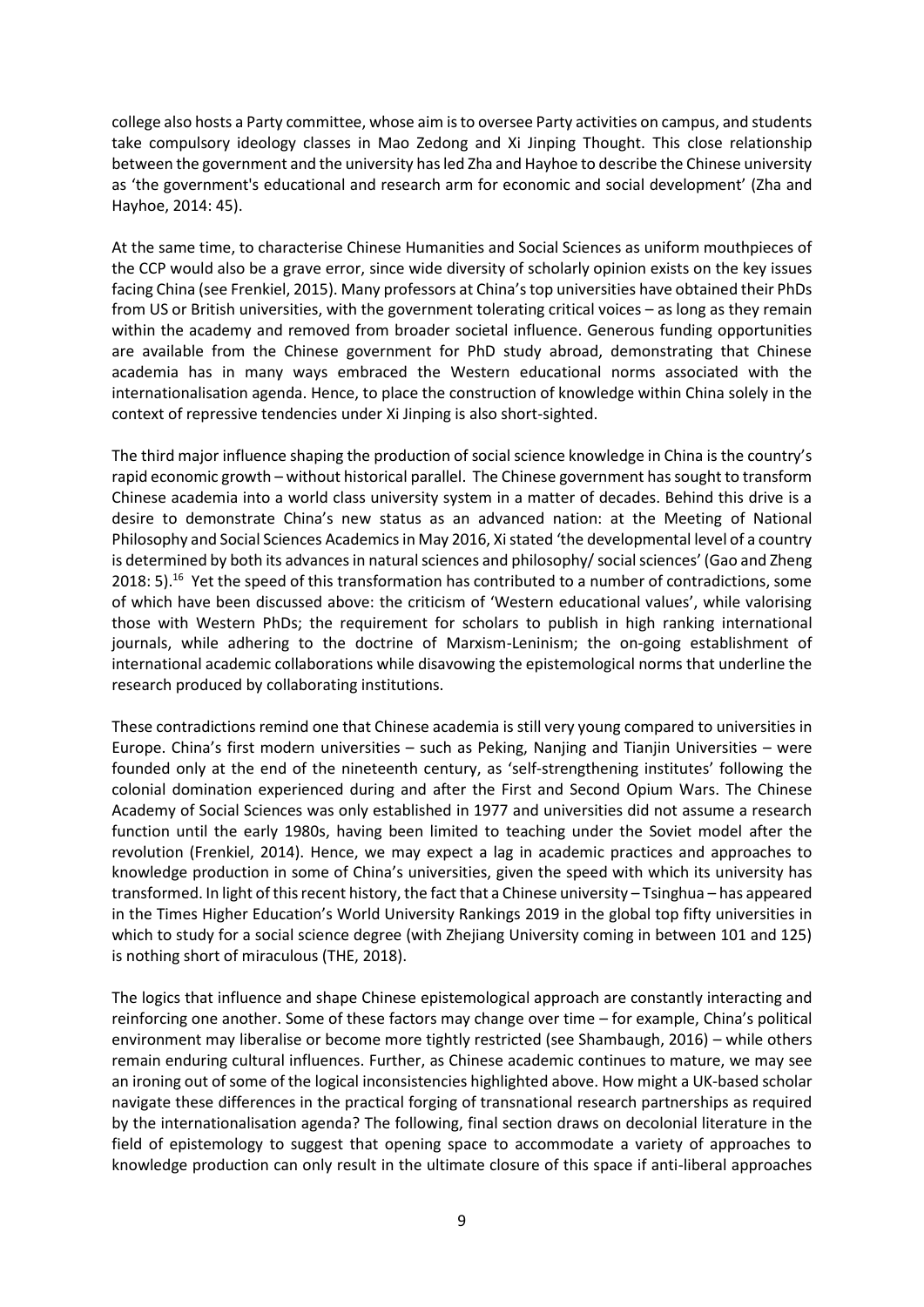are included in this space, such as that practiced in the social science departments at many Chinese universities.

# **Decolonising the Internationalisation Agenda in an Illiberal World?**

As outlined in the first section, the current programme of internationalisation advanced by the global higher education system endorses epistemic colonialism. Is this type of colonialism permissible given the advance of anti-liberal academic practices undertaken by states seeking to control social and political narratives? Colonialism is an illiberal practice in itself; endorsing colonialism to fight illiberalism at the very least amounts to circular logic, if not reprehensible ethical practice. There are two main ways in which the epistemological hegemony of European Enlightenment norms can be challenged: a 'weak' liberal challenge and a 'strong' decolonial challenge. While the decolonial challenge resolves the question of how to 'provincialise' hegemonic European epistemologies, the question of how – or indeed whether – to challenge the rising epistemic anti-liberalism that is filling the space vacated by provincialized European epistemologies remains unanswered.

The liberal challenge advances a multiculturalist solution by suggesting that space within existing frameworks be opened for minority groups so that they may integrate on an equal footing with the dominant group (see Kymlicka, 1995). However, Maldonado-Torres *et al* (2018: 66) have argued that any attempt to challenge the supremacy of European values in the university 'cannot be satisfied with simply adding new areas to an existing arrangement of power/knowledge, leaving the Eurocentric norms that define the field as a whole in place, or reproducing such norms themselves'. For them, the liberal project of simply diversifying the canon forces non-Western forms of knowledge to conform to the standards set by the modern, colonial university.<sup>17</sup> Similarly, Santos argues that the progressive Western-centric answer to the question of how to account for and recognise a diversity of ways of knowing, which claims that 'such diversity is only to be recognized to the extent that it does not contradict universal human rights' (Santos, 2014: 41; see also Nisbett, 2003: 198-199) is insufficient to decolonise epistemologies because it 'reduces the understanding of the world to a Western understanding of the world' (Santos, 2014: 42). In other words, liberalism's universalistic epistemological foundations suggests that all phenomena may ultimately be categorised according to the same terms and acted upon in similar ways – an assumption upon which the discussion of the Chinese approach to knowledge production above casts doubt.

The campaign group, Rhodes Must Fall Oxford (RMFO), which has sought to challenge the supremacy of Eurocentrism and whiteness in academia, states that a key means to decolonise the university is to 'remedy the highly selective narrative of traditional academia – which frames the West as sole producers of universal knowledge – by integrating subjugated and local epistemologies' (RMFO Campaign, quoted in Gebrial, 2018: 23). Such an approach involves a recognition of the colonial underpinnings of the Enlightenment project and a recognition of the erasure of the intellectual contributions from Islamic, Persian, Chinese and South Asian philosophical and scientific writings from European and 'Western' forms of rationality (Gebrial, 2018: 27). A properly decolonial approach to epistemology would therefore not simply embrace epistemological pluralism, but instead conduct a thorough and on-going genealogy of the fusion and cross-pollination of Western and non-Western ways of knowing on the one hand and the subjection and erasure of the latter on the other. Santos counsels scholars and activists in the Global South not to disregard Western ways of knowing in their entirety, but to maintain an awareness that the 'diversity of world experience is inexhaustible and therefore cannot be accounted for by any single general theory' (Santos, 2014: 76), an observation that chimes with Levine and McCourt's call for epistemological pluralism discussed in the introduction. Santos advances the concept of 'ecology of knowledges', which 'assumes that all relational practices involving human beings and human beings and nature entail more than one kind of knowledge' (Santos, 2014: 297) In a similar vein, Mignolo states that,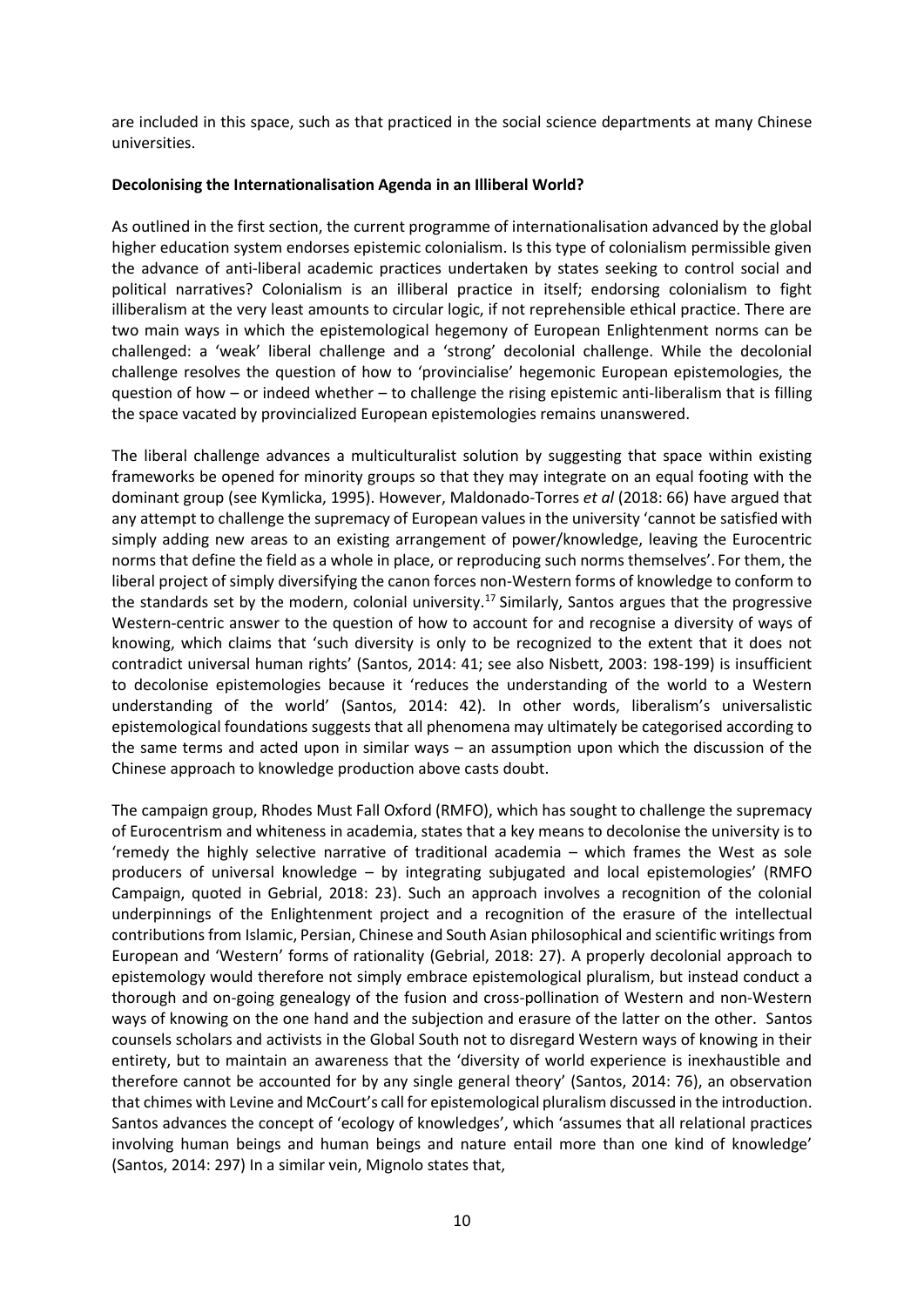'belonging to a world that has been classified as traditional and irrational means that any attempt to mobilize from that position will have to assume that the conditions of being irrational and traditional have been allocated from the epistemic privilege of a mythical space/time called ''modernity.'' However, since the epistemic privilege goes hand in hand with its hegemony, its displacement implies subsuming the first set of terms in the paradigm into the second by making of it a locus of enunciation as legitimate as the first' (Mignolo, 2002: 941-942).

In the case of China, this would mean, presumably, that in order to decolonise transnational research partnerships, the Chinese Communist Party should be seen as a legitimate locus of enunciation. The fact that the CCP may subsequently seek to establish a hegemonic discourse and close down alternative narratives is not considered. Likewise, Santos' proposal to maintain a commitment to a plurality of knowledges when creating research partnerships is only possible if both partners adhere to it. If one side rejects such pluralism, the whole 'ecology' collapses. This illustrates that, while the decolonial approach to epistemology has made vital steps towards dislodging the centrality of Eurocentric forms of knowledge, it also suffers from a central weakness because it does not distinguish between the emancipatory potential of the various approaches to knowledge production advanced by marginalised groups and appears to consider decolonisation as an end it itself. It contains no insights into how to maintain a decolonised epistemological space.

What does this mean for the internationalisation agenda? Ironically, whether one chooses to 'force' adherence to academic freedom through practices of epistemic colonialism or allow non-liberal governments to shape and direct research agendas, the result is less epistemic pluralism, not more. Ceding space only to those approaches to knowledge production that foster critique and pluralism suggests the problematic approach that decolonisation is allowed, but only if alternative approaches produce knowledge 'like we do'. The fact is that liberal and anti-liberal approaches to epistemology are simply incommensurable. As the internationalisation agenda brings universities ever closer together, therefore, liberal internationalist approaches to scholarly practices appear likely to recede.

## **Conclusion**

The creation of international research partnerships presumes that the co-production of knowledge is possible across cultures, borders and epistemological traditions. Furthermore, the on-going and deepening entanglements between universities around the world has led to the view that 'it is both natural and desirable for knowledge to accumulate into one international pool of ideas and methods, freely accessible to all' (Easton, 1991: 22). Yet, as I have highlighted in this essay, while such aspirations are highly commendable in theory, in practice they are fraught with epistemological and ethical problems. These problems centre around the fact that social science knowledge is produced differently and serves different social purposes in different cultural contexts. In the UK, such knowledge is generally produced through critical engagement with existing sources, a diversity of perhaps contradicting truth claims may be articulated simultaneously by a variety of scholars and groups, and scholars are not afraid to engage in research that potentially contradicts or undermines government policy. In China, knowledge production often functions quite differently: the goal of social research is to promote social harmony and advance the government's vision of social and economic development. This is achieved through a disavowal of potentially destabilising research agendas and an on-going close collaboration between universities and the Party. Although these epistemologies appear incommensurable, the process of internationalisation of universities around the world is bringing scholars socialised in the two traditions ever closer together and this trend is only likely to intensify.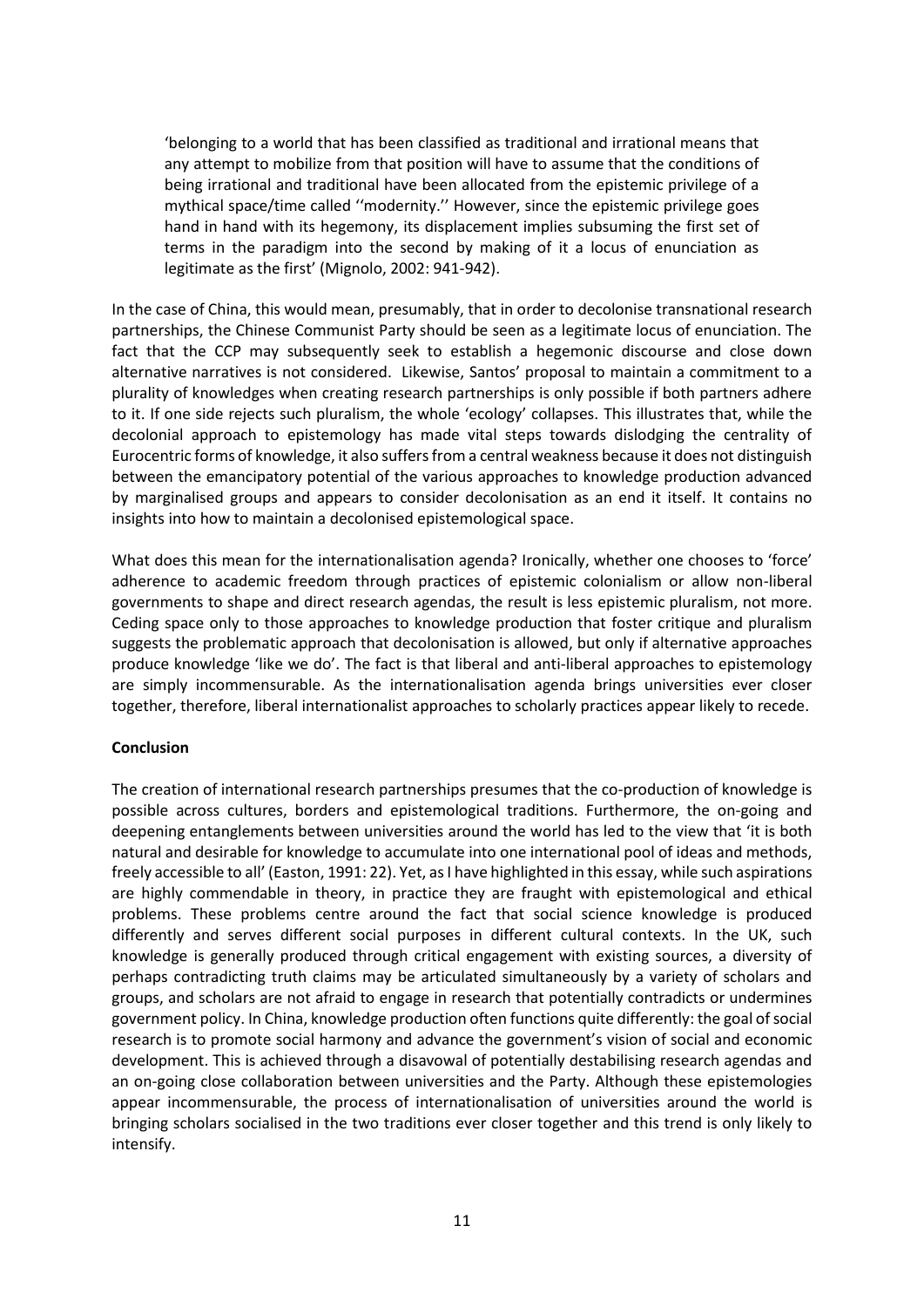I have argued above, following scholars of decolonial epistemology, that the Western epistemological tradition promoted and sustained by the complex of international rankings systems, scholarly journals and transnational funding bodies marginalises subaltern ways of knowing. Yet the two critiques of this system – the liberal and decolonial approaches – are unable to offer adequate means with which to address the narrowing space for pluralism in global knowledge production. The universalism underpinning liberal 'diversity' approach neither provides a sufficient critique of how Enlightenment epistemological values came to be, nor suggests an effective way of bridging the epistemic divide between academic freedom and government control, while the decolonial approach appears to suggest that illiberal entities, such as the CCP, are legitimate epistemic actors. We are faced with an unpleasant choice of allowing Western epistemological hegemony to go unchallenged or to allow governments to limit research agendas.

Is the rise of epistemological illiberalism inevitable, then? I do not seek to provide an answer to this probably unanswerable question. Instead, I have attempted to foreground this tension within the internationalisation agenda with the aim of encouraging broader reflection on how we can foster 'a genuine attempt to learn from an unfamiliar "other"' (Ryan and Louie, 2007: 405) while being mindful of the fragility of the values upon which the Western university is based. Here, much depends on the approach of individual scholars. While recognising multiple epistemologies can open a back door to an erosion of academic freedom, rather than disengaging with those working in illiberal environments or mindlessly pursuing the economic benefits of internationalisation at the expense of commitments to academic freedom, researchers need to adopt a critical and reflexive orientation to their own culture in order to recognise how the normative assumptions that underpin research practices may come into conflict with scholars working within different epistemological traditions. Importantly, epistemologies are not fixed, social contexts are constantly evolving and both liberal and illiberal forces may rise or recede in any political context, including our own. I end this essay by returning to Isaiah Berlin, let us as scholars aspire to approach epistemology as foxes rather than as hedgehogs, even when faced with an illiberal other.

1

 $11$  This exchange has been placed in the public domain and is available at: <https://www.gov.uk/government/news/free-speech-to-be-protected-at-university>

<sup>&</sup>lt;sup>1</sup> Many scholars have highlighted the economic drivers behind the internationalisation agenda. See Chan and Fisher, 2009: 206; Jöns and Hoyler, 2013; Altbach and Knight, 2007: 291; Koch, 2014: 46.

<sup>&</sup>lt;sup>2</sup> In the remainder of the article I use the terms 'Euro-American' and 'Western' interchangeably when referring to epistemology and the university. While I recognise that the concept 'Western' is both vague and (geo)politically charged, universities in Europe and the US developed along similar trajectories (due to the British colonisation of North America) and are based on similar approaches to knowledge production and academic freedom. See Schrecker, 2010: 11-13.

<sup>&</sup>lt;sup>3</sup> Enrique Dussel has shown how this objectivity and universalism, begun with René Descartes, is in fact founded precisely on a prior colonial and imperial epistemology. See Grosfoguel, 2007.

<sup>4</sup> Pierre Bourdieu argued that disciplinary knowledge in Western academia may represent itself as neutral and objective, but in fact involves symbolic violence and power over what forms of knowledge count as 'worthy'. See Bourdieu, 1984.

<sup>5</sup> For a review of this literature see Koch, 2014.

<sup>&</sup>lt;sup>6</sup> The report also notes that the vast majority of these publications are in the natural sciences, with publications in the humanities and social sciences accounting for 8.9% of the total publication output.  $<sup>7</sup>$  This impact levels off at ten authors.</sup>

<sup>8</sup> The C9 League refers to the group of 9 elite Chinese universities selected for development and international promotion by the government.

<sup>9</sup> For a translation of the Document see ChinaFile, 2013.

<sup>&</sup>lt;sup>10</sup> Michael Polanyi argued, for instance, that it is only through academic freedom that knowledge can be advanced. See Polanyi, 1975.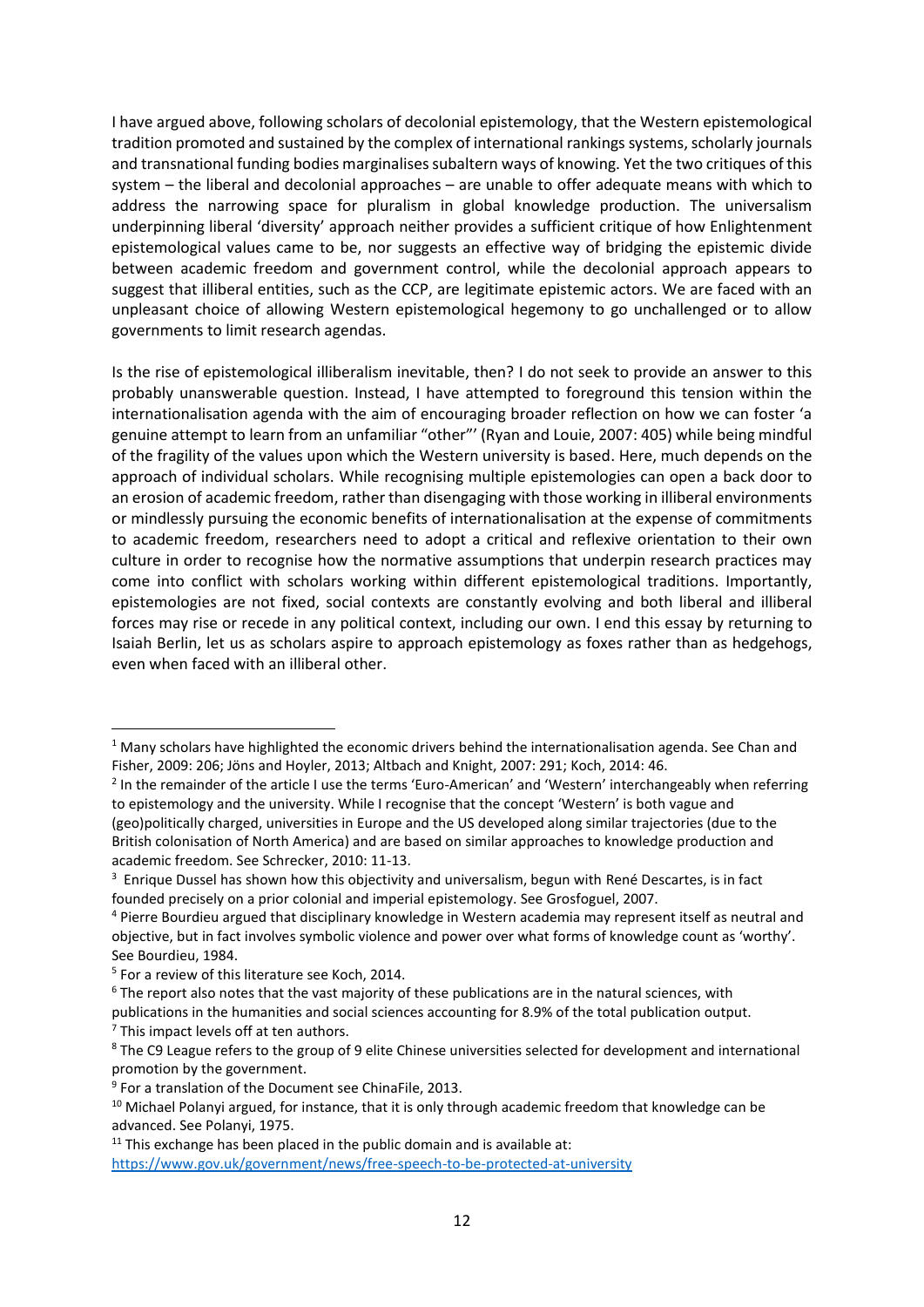<sup>12</sup> However, China has sought to retain its status as 'developing country in the World Trade Organization, which entitles it to preferential trade rules. See Lee, 2019.

<sup>13</sup> In Science and Technology Studies, the idea that scientific knowledge and society are co-constitutive and are formed in a process called co-production is central to the discipline. See Jasanoff, 2004.

 $14$  I am grateful to one of the reviewers for pointing this out.

<sup>15</sup> Wm Theodore De Bary cites the examples of Fang Xiaoru (1357-1402) and Hai Rui (1513-1587), who were ultimately executed for failing to cease petitioning the Emperor (De Bary, 2013: 134-135).

<sup>16</sup> In the same speech, he stipulated that philosophy and the social sciences should be guided by Marxism and Leninism.

 $17$  For a discussion of how this debate has played out in the IR literature, see Owen et al, 2018.

#### **References**

1

Adams, Jonathan (2017) 'International Research Collaboration after the UK Leaves the European Union', A report from Digital Science Consultancy for Universities UK. Available at: [https://www.universitiesuk.ac.uk/policy-and-analysis/reports/Documents/2017/international](https://www.universitiesuk.ac.uk/policy-and-analysis/reports/Documents/2017/international-collaboration-uk-post-exit.pdf)[collaboration-uk-post-exit.pdf](https://www.universitiesuk.ac.uk/policy-and-analysis/reports/Documents/2017/international-collaboration-uk-post-exit.pdf)

Allen, Ryan M. (2017) 'A Comparison of China's "Ivy League" to Other Peer Groupings Through Global University Rankings', *Journal of Studies in International Education* 21 (5): 395-411.

Altbach, Philip G. (2015) 'The Costs and Benefits of World-Class Universities', *International Higher Education*. Available at: [http://ejournals.bc.edu/ojs/index.php/ihe/article/viewFile/7381/6578.](http://ejournals.bc.edu/ojs/index.php/ihe/article/viewFile/7381/6578)

Altbach, Philip G. and Jane Knight (2007) 'The Internationalization of Higher Education: Motivations and Realities' *Journal of Studies in International Education* 11 (3/4): 290-305.

Amsler, Sarah (2007) *The Politics of Knowledge in Central Asia: Social Science between Marx and the Market*, (Abingdon: Routledge).

Baker, Simon (2018) 'China Could Overtake US on Research Impact by mid-2020s', *Times Higher Education*, 12 July 2018. Available at[: https://www.timeshighereducation.com/news/china-could](https://www.timeshighereducation.com/news/china-could-overtake-us-research-impact-mid-2020s)[overtake-us-research-impact-mid-2020s](https://www.timeshighereducation.com/news/china-could-overtake-us-research-impact-mid-2020s)

Barnes, Barry and David Bloor (1982) 'Relativism, Rationalism and the Sociology of Knowledge' in Martin Hollis and Steven Lukes (eds.) *Rationality and Relativism* (London: Blackwell).

Bell, Daniel A. (2008) *China's New Confucianism: Politics and Everyday Life in a Changing Society* (Princeton: Princeton University Press).

Berlin, Isaiah (2013 [1953]) The Hedgehog and the Fox (Princeton, NJ: Princeton University Press).

Bothwell, Ellie (2017) 'Chinese power "may lead to global academic censorship crisis"', *Times Higher Education*, 7 December 2017. Available at[: https://www.timeshighereducation.com/news/chinese](https://www.timeshighereducation.com/news/chinese-power-may-lead-global-academic-censorship-crisis)[power-may-lead-global-academic-censorship-crisis](https://www.timeshighereducation.com/news/chinese-power-may-lead-global-academic-censorship-crisis)

Bourdieu, Pierre (1984) *Homo Academicus*, trans. Peter Collier (Stanford, CA: Stanford University Press).

Chakrabarty, Dipesh (2000) *Provincializing Europe: Postcolonial Thought and Historical Difference* (Princeton: Princeton University Press).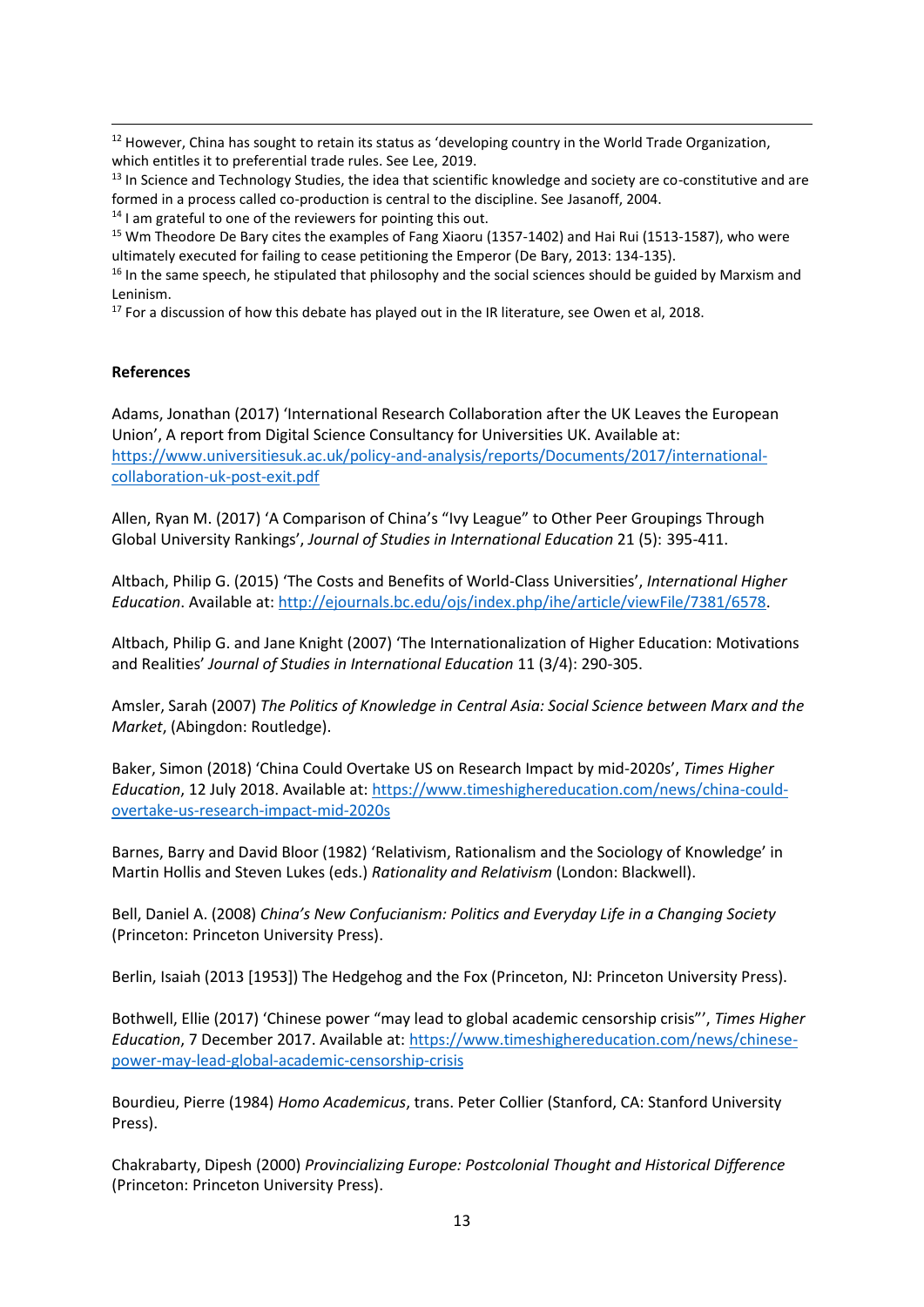Chan, Adrienne S. and Donald Fisher (2009) *The Exchange University: Corporatization of Academic Culture* (Vancouver, BC: UBC Press).

Chan, Ho Mun and Hektor K.T. Yan (2007) 'Is There a Geography of Thought for East-West Differences? Why or why not?' *Educational Philosophy and Theory* 39 (4): 404-417.

1

Chen, Shuangye and Bruce Macfarlane (2015) 'Academic Integrity in China' in Tracey Bretag (ed.) *Handbook of Academic Integrity* (Singapore: Springer Verlag).

Chestnut Greitens, Sheena and Rory Truex (2019) 'Repressive Experiences among China Scholars: New Evidence from Survey Data', *The China Quarterly*, First View.

Chin, Gregory and Rimesh Thakur (2010) 'Will China Change the Rules of Global Order?', *The Washington Quarterly* 33 (4): 119-138.

ChinaFile (2013) 'Document 9: A ChinaFile Translation', 8 November 2013. Available at: [http://www.chinafile.com/document-9-chinafile-translation.](http://www.chinafile.com/document-9-chinafile-translation)

Confucius (2013) *Confucian Analects, The Great Learning and the Doctrine of the Mean*, James Legge (trans.) (Mineola, NY: Dover Press, Inc.).

De Bary, Wm Theodore (2013) The Great Civilized Conversation: Education for a World Community (New York: Columbia University Press).

Dennis, Carol (2018) 'Decolonising Education: A Pedagogic Intervention' in Gurminda K. Bhambra, Dalia Gebrial and Kerem Nişancığlu (eds.) *Decolonising the University* (London: Pluto Press).

Easton, David (1991) 'The Division, Integration and Transfer of Knowledge', *Bulletin of the American Academy of Arts and Sciences* 44 (4) 22.

Economy, Elizabeth (2018) *The Third Revolution : Xi Jinping and the New Chinese State* (Oxford: Oxford University Press).

Fish, Isaac Stone (2018) 'The Other Political Correctness: Why are America's elite universities censoring themselves on China?', *New Republic*, 4 September 2018. Available at: <https://newrepublic.com/article/150476/american-elite-universities-selfcensorship-china>

Frenkiel, Emilie (2015) *Conditional Democracy: The Contemporary Debate on Political Reform in Chinese Universities* (Colchester, UK: ECPR Press).

Gao, Xuesong (Andy) and Yongyan Zheng (2018): 'Heavy mountains' for Chinese Humanities and Social Science Academics in the Quest for World-Class Universities', *Compare: A Journal of Comparative and International Education*. Online first.

Gebrial, Dalia (2018) 'Rhodes Must Fall: Oxford and Movements for Change' in Gurminda K. Bhambra, Dalia Gebrial and Kerem Nişancığlu (eds.) *Decolonising the University* (London: Pluto Press).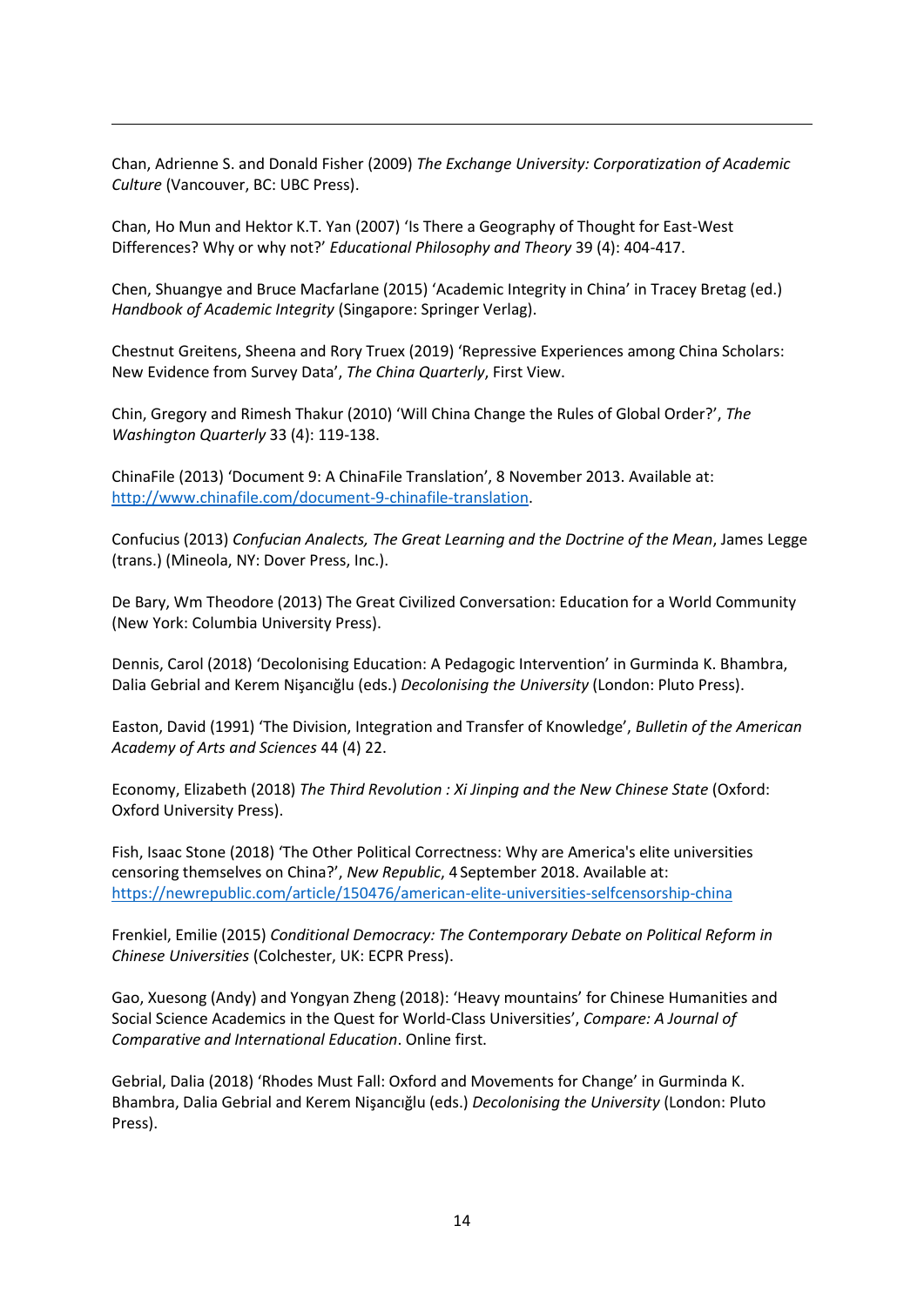Gan, Nectar (2017) 'Chinese universities tighten ideological control of teaching staff', *South China Morning Post*, 28 August 2017. Available at[: https://www.scmp.com/news/china/policies](https://www.scmp.com/news/china/policies-politics/article/2108597/china-universities-tighten-ideological-control-teaching)[politics/article/2108597/china-universities-tighten-ideological-control-teaching.](https://www.scmp.com/news/china/policies-politics/article/2108597/china-universities-tighten-ideological-control-teaching)

1

Global Times (2017) 'China Quarterly Debate a Matter of Principle', *The Global Times*, 20 August 2017. Available at: [http://www.globaltimes.cn/content/1062304.shtml.](http://www.globaltimes.cn/content/1062304.shtml)

Gov.UK (2013) 'Press Release: New Links Between UK and China Universities' 5<sup>th</sup> December 2013. Available at[: https://www.gov.uk/government/news/new-links-between-uk-and-china-universities.](https://www.gov.uk/government/news/new-links-between-uk-and-china-universities)

Grosfoguel, Ramón (2007) 'The Epistemic Decolonial Turn', *Cultural Studies* 21 (2-3): 211-233.

Harding, Sandra (2007) 'Rethinking Standpoint Epistemology: What is "Strong Objectivity"?' in K. Brad Way (ed.) *Knowledge and Inquiry: Readings in Epistemology*, (Ontario: Broadview Press). 352- 384.

Hartig, Falk (2015) 'Communicating China to the World: Confucius Institutes and China's Strategic Narratives', *Politics* 35 (3-4): 245-258.

Hayhoe, Ruth (2011) 'Introduction and Acknowledgements' in Ruth Hayhoe, Jun Li, Jing Lin and Qiang Zha (eds.) *Portraits of 21st Century Chinese Universities: In the Move to Mass Higher Education* (University of Hong Kong: Springer).

Hayhoe, Ruth, Qiang Zha and Yan Fengqiao (2011) 'Peking University – Icon of Cultural Leadership' in Ruth Hayhoe, Jun Li, Jing Lin and Qiang Zha (eds.) Portraits of 21st Century Chinese Universities: In the Move to Mass Higher Education (University of Hong Kong: Springer).

Hazelkorn, Ellen (2015) *Rankings and the Reshaping of Higher Education: the Battle for World Class Excellence*, 2nd Edition, (London: Palgrave MacMillan).

He Qinglian (2002) 'Academic Freedom in China', *Academe* 88 (3): 26-28.

Hertzog, Matthew (2017) *Protections of Tenure and Academic Freedom in the United States: Evolution and Interpretation* (Cham, Switzerland: Palgrave MacMillan).

Higher Education Academy (2015) frameWORKS 05, Internationalising Higher Education. Available at:<https://www.heacademy.ac.uk/system/files/resources/InternationalisingHEframeworkFinal.pdf>

HM Government (2013) 'International Education - Global Growth and Prosperity: An Accompanying Analytical Narrative'. Available at: [http://dera.ioe.ac.uk/18071/14/bis-13-1082-international](http://dera.ioe.ac.uk/18071/14/bis-13-1082-international-education-global-growth-and-prosperity-analytical-narrative_Redacted.pdf)[education-global-growth-and-prosperity-analytical-narrative\\_Redacted.pdf](http://dera.ioe.ac.uk/18071/14/bis-13-1082-international-education-global-growth-and-prosperity-analytical-narrative_Redacted.pdf)

HRW (2019) 'China: Government Threats to Academic Freedom Abroad: New 12-Point Code of Conduct to Help Educational Institutions Respond', Human Rights Watch, 21 March 2019. Available at: [https://www.hrw.org/news/2019/03/21/china-government-threats-academic-freedom-abroad.](https://www.hrw.org/news/2019/03/21/china-government-threats-academic-freedom-abroad)

Hung, Ruyu (2016) 'A Critique of Confucian Learning: On Learners and Knowledge', *Educational Philosophy and Theory* 48 (1): 85-96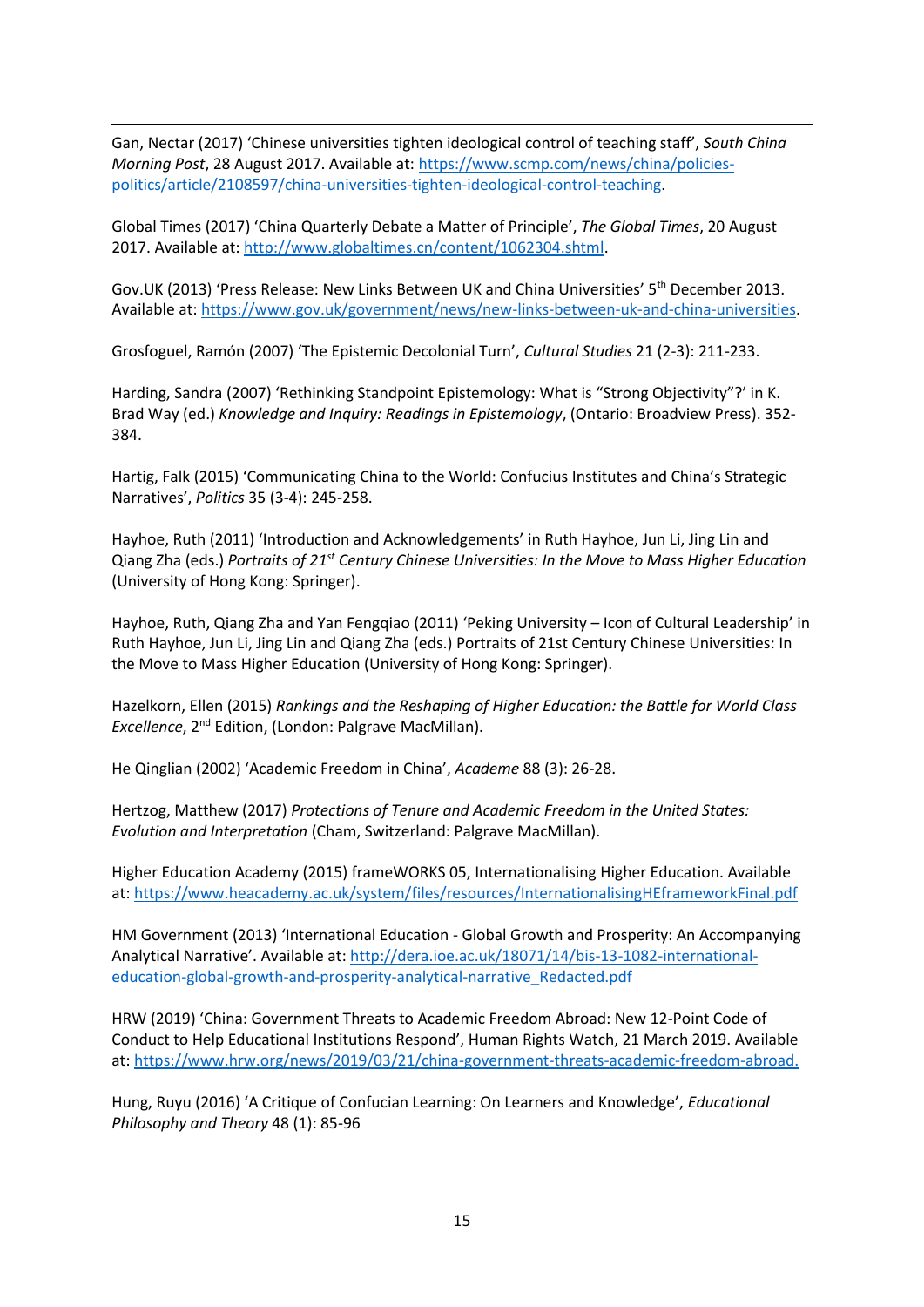Icaza, Rosalba and Rolando Vázquez (2018) 'Diversity or Decolonisation? Researching Diversity at the University of Amsterdam' in Gurminda K. Bhambra, Dalia Gebrial and Kerem Nişancığlu (eds.) *Decolonising the University* (London: Pluto Press).

Jahn, Beate (2017) 'Theorising the Political Relevance of International Relations Theory', *International Studies Quarterly*, 61 (1): 64–77.

1

Jasanoff, Sheila (2004) *States of Knowledge: The Co-Production of Science and the Social Order* (Abingdon: Routledge).

Jöns, Heike and Michael Hoyler (2013) 'Global Geographies of Higher Education: The Perspective of World University Rankings', *Geoforum* 46: 45-59.

Johnston, Alastair Iain (2003) 'Is China a Status Quo Power?' *International Security* 27 (4): 5-56.

Kastner, Scott L. and Phillip C. Saunders (2012) 'Is China a Status Quo or Revisionist State? Leadership Travel as an Empirical Indicator of Foreign Policy Priorities', *International Studies Quarterly* 56 (1): 163-177.

Kaczmarska, Katarzyna (2019) BOOK TITLE TO BE CONFIRMED (London: Routledge).

Kang, Ouyang (2004) 'Higher Education Reform in China Today', *Policy Futures in Education* 2 (1): 141-149.

Knight, Jane (2015) 'Updating the Definition of Internationalization', *International Higher Education 33*: 2-3.

Knight, Jane (2004) 'Internationalization Remodeled: Definition, Approaches, and Rationales', *Journal of Studies in International Education* 8 (1): 5-31.

Koch, Nataile (2014) 'The shifting geopolitics of higher education: Inter/nationalizing elite universities in Kazakhstan, Saudi Arabia, and beyond', *Geoforum* 56: 46-54.

Kymlicka, Will (1995) *Multicultural Citizenship: A Liberal Theory of Minority Rights* (Oxford: Oxford University Press).

Lee, Amanda (2019) 'China refuses to give up 'developing country' status at WTO despite US demands', South China Morning Post, 6 April 2019. Available at: [https://www.scmp.com/economy/china-economy/article/3004873/china-refuses-give-developing](https://www.scmp.com/economy/china-economy/article/3004873/china-refuses-give-developing-country-status-wto-despite-us)[country-status-wto-despite-us.](https://www.scmp.com/economy/china-economy/article/3004873/china-refuses-give-developing-country-status-wto-despite-us)

Levine, Daniel and David McCourt (2018) 'Why Does Pluralism Matter When We Study Politics? A View from Contemporary International Relations', *Perspectives on Politics* 16 (1): 92-109.

Mai, Jun (2016) 'Xi calls for more thought control on China's campuses', *South China Morning Post*, 10 December 2016. Available at[: https://www.scmp.com/news/china/policies](https://www.scmp.com/news/china/policies-politics/article/2053362/xi-calls-more-thought-control-chinas-campuses)[politics/article/2053362/xi-calls-more-thought-control-chinas-campuses](https://www.scmp.com/news/china/policies-politics/article/2053362/xi-calls-more-thought-control-chinas-campuses)

Maldonado-Torres, Nelson, Rafael Vizcaíno, Jasmine Wallace and Jeong Eun Annabel We (2018) 'Decolonising Philosophy' in Gurminda K. Bhambra, Dalia Gebrial and Kerem Nişancığlu (eds.) *Decolonising the University* (London: Pluto Press).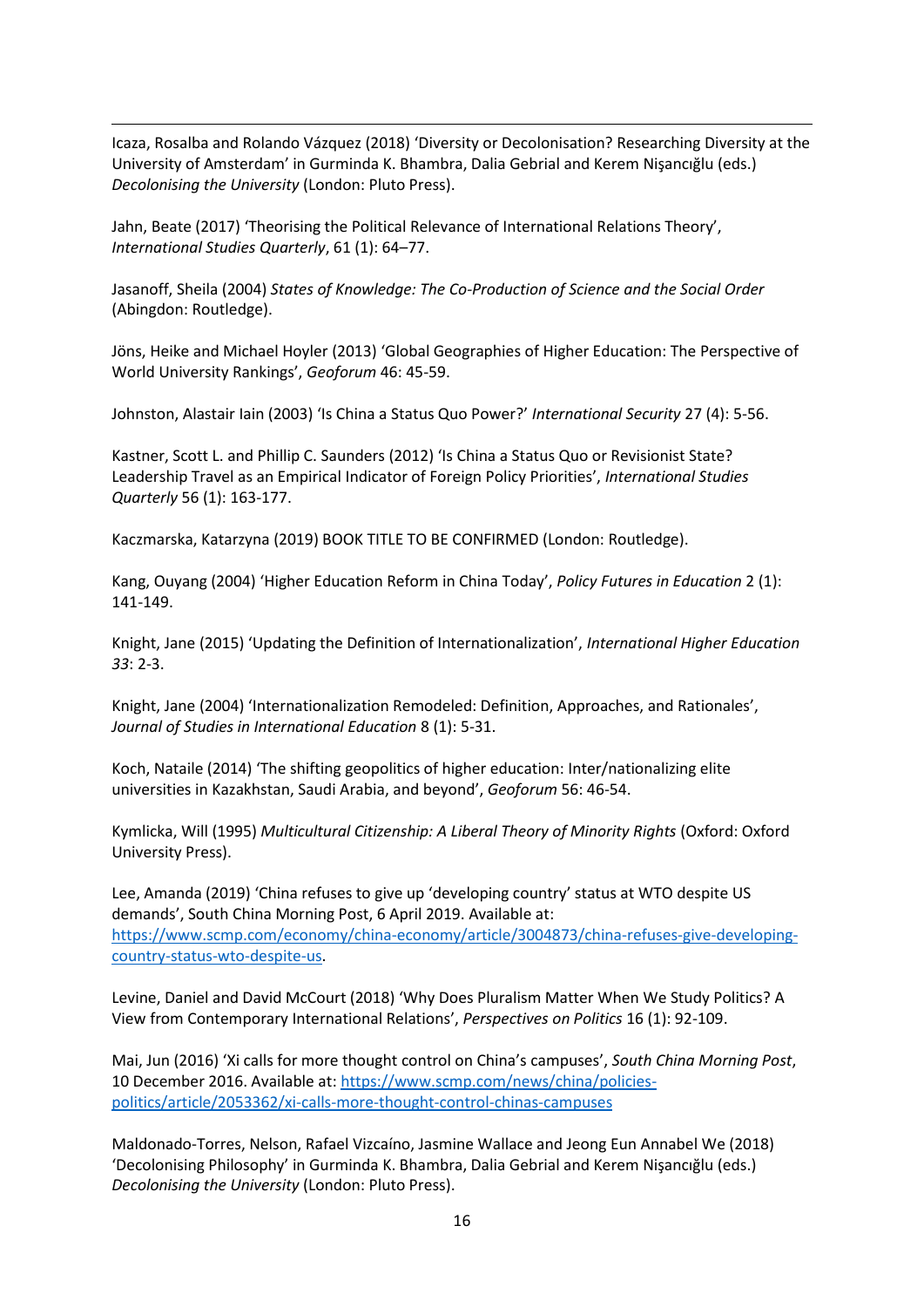Marginson, Simon (2014) 'Academic Freedom: A Global Comparative Approach', *Frontiers of Education in China* 9 (1): 24-41.

1

Marginson, Simon (2009) 'Open Source Knowledge and University Rankings', *Thesis Eleven* 96: 9-39.

Mignolo, Walter (2002) 'The Enduring Enchantment: (Or the Epistemic Privilege of Modernity and Where to Go from Here)', *The South Atlantic Quarterly* 101 (4): 941-942.

Motta, Sara C. (2013) 'Teaching Global and Social Justice as Transgressive Spaces of Possibility', *Antipode* 45 (1): 80–100.

Nelson, Cary (2011) *No University is an Island: Saving Academic Freedom* (New York: New York University Press).

Nisbett, Richard (2003) *The Geography of Thought: How Asians and Westerners Think Differently… And Why* (New York: The Free Press).

Owen, Catherine John Heathershaw and Igor Savin (2018) 'How postcolonial is post-Western IR? Mimicry and mētis in the international politics of Russia and Central Asia', *Review of International Studies* 44 (2): 283-284.

Oyserman, Daphna and Spike W. S. Lee (2008) 'Does Culture Influence What and How We Think? Effects of Priming Individualism and Collectivism', *Psychological Bulletin* 134 (2): 311-342.

Polanyi, Michael (1975 [1940]) *Contempt of Freedom: Russian Experiment and After* (New York: Arno Press).

Redden, Elizabeth (2018) 'Did Trump Call Most Chinese Students Spies?', *Inside Higher Ed*, 9 August 2018. Available at: [https://www.insidehighered.com/news/2018/08/09/politico-reports-trump](https://www.insidehighered.com/news/2018/08/09/politico-reports-trump-called-most-chinese-students-us-spies)[called-most-chinese-students-us-spies.](https://www.insidehighered.com/news/2018/08/09/politico-reports-trump-called-most-chinese-students-us-spies)

Royal Society (2011) 'Knowledge, Networks and Nations: Global Scientific Collaboration in the 21st Century', (London: The Royal Society). Available at: [https://royalsociety.org/topics](https://royalsociety.org/topics-policy/projects/knowledge-networks-nations/report/)[policy/projects/knowledge-networks-nations/report/.](https://royalsociety.org/topics-policy/projects/knowledge-networks-nations/report/)

Russell Group (2018) 'Links Between China and Russell Group Universities'. Available at: [https://www.russellgroup.ac.uk/media/5680/russell-group-universities-links-with-china-january-](https://www.russellgroup.ac.uk/media/5680/russell-group-universities-links-with-china-january-2018.pdf)[2018.pdf.](https://www.russellgroup.ac.uk/media/5680/russell-group-universities-links-with-china-january-2018.pdf)

Ryan, Janette (2010) 'The "Chinese Learner": Misperceptions and Realities' in Janette Ryan and Gordon Slethaug (eds.) *International Education and the Chinese Learner* (Hong Kong: University of Hong Kong Press).

Ryan, Janette and Kam Louie (2007) 'False Dichotomy? 'Western' and 'Confucian' Concepts of Scholarship and Learning', *Educational Philosophy and Theory* 39 (4):404–417 (2007)

Sahlins, Marshall (2015) *Confucius Institutes: Academic Malware* (Chicago: Prickly Paradigm Press).

Said, Edward W. (1994) *Culture and Imperialism* (London: Chatto & Windus).